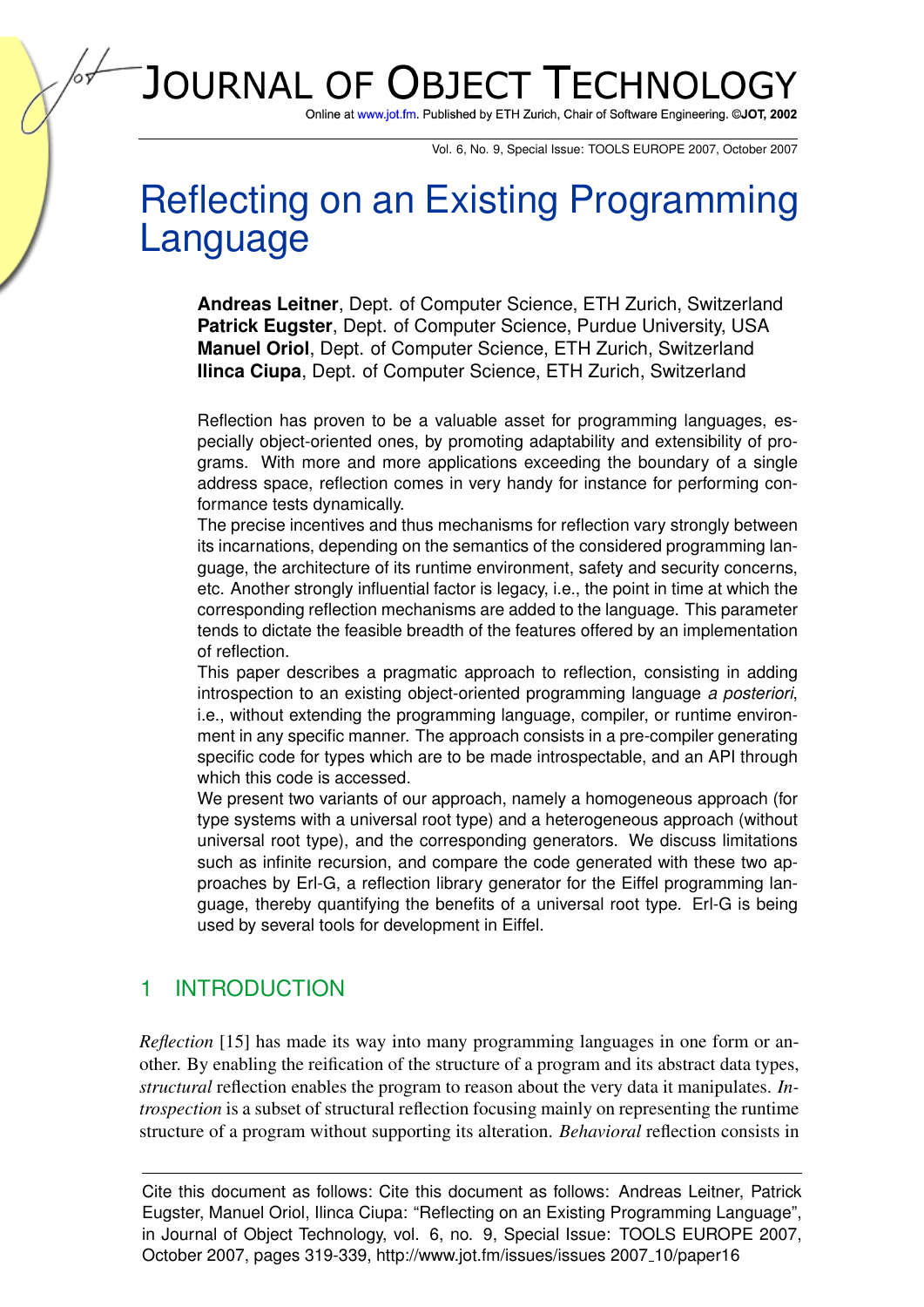reifying the very programming language semantics and the data used to execute a program, thus providing the possibility to manipulate operational semantics at runtime. *Dynamic* invocations are a subset of behavioral reflection that allows to invoke code based on the results given by structural reflection.

In the realm of object-oriented programming languages, reflection has become especially popular, as it further supports adaptability and extensibility of programs, two of the inherent driving forces behind the object paradigm. With many distinguished characteristics of a given application translating to the creation of differential object types and subtypes, and more and more applications exceeding the boundary of a single address space, introspection comes in very handy for performing conformance tests dynamically, and hence for mediating between different type domains. Furthermore, introspection and dynamic invocations allow a program to adapt its behavior dynamically, depending on its internal state or on external stimuli, thus circumventing some of the limits present in statically typed languages.

The incentives and thus mechanisms for reflection vary strongly between its incarnations, depending on the semantics of the considered programming language, the architecture of the runtime environment, safety and security concerns, etc. Another strongly influential factor is legacy, i.e., the point at which the corresponding reflection mechanisms are added to the language. In the dynamically typed Smalltalk language [\[10\]](#page-18-0), (structural) reflection appeared from the start as an integral part of the computation model, going as deep as affecting the very language foundations — more precisely the message dispatching mechanism — by providing each object with a "default method" (*doesNotUnderstand*) executed in the absence of a more specific method able of handling a given invocation. In Java [\[11\]](#page-18-1), introspection was added gradually with hooks into the virtual machine and only a limited flavor of behavioral reflection eventually appeared, without any support from the runtime environment, in the form of *dynamic proxies* [\[25\]](#page-19-1). In the AspectJ [\[16\]](#page-19-2) extension of Java, the interface to behavioral reflection mechanisms (the "meta-objectprotocol") has even made its way into the language syntax alike in 3-Lisp (level-shifting processor) [\[8\]](#page-18-2). The new viewpoint offered thereby on program design and development has even culminated in the coining of a term denoting an intriguing new development methodology – "aspect-oriented software development".

In this paper we describe a more pragmatic approach to reflection, consisting in adding introspection to an existing object-oriented programming language *a posteriori* and *without extending* the programming language, compiler, or runtime environment in any specific manner. To that end, we introduce  $(1)$  a concise API for programmers to use, and  $(2)$ a pre-compiler which generates code for the introspectable types. This approach yields the clear benefit of dealing inherently with the legacy factor, and supporting the use of different compilers and runtime environments. We illustrate this approach through Erl-G [\[17\]](#page-19-3), a pre-compiler generating introspection code for the Eiffel language [\[21\]](#page-19-4). Broadly speaking, Erl-G generates meta-classes akin to those found in Smalltalk'71 [\[23\]](#page-19-5) for Eiffel classes. Erl-G makes it possible to introspect programs written in the Eiffel programming language, spanning many of the language constructs in a simple and uniform way, regardless of the compiler (ISE, SmartEiffel, etc.) or runtime environment (standard, .NET, etc.)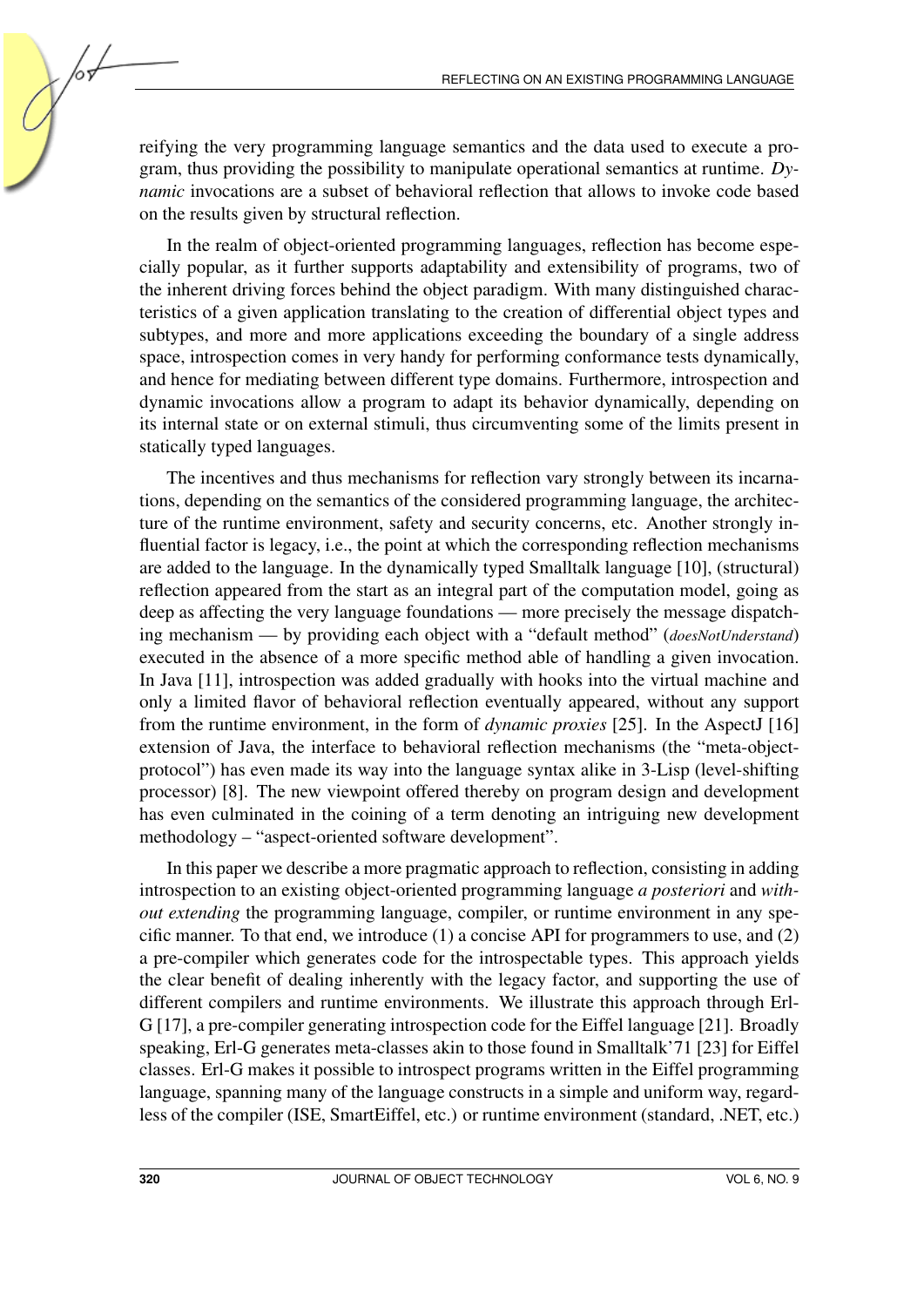at hand.

We first introduce an abstract core language which we use to show the semantics of two reflection code generation methods. The first, *heterogeneous* approach does not require the existence of a universal root type (i.e., a type without super-type to which *all* types in the system conform), whereas the second, more efficient, *homogeneous* approach does rely on the presence of such a type. Introspection is accessible through a generic API, whereby programs become entirely detached from the introspection code itself, removing any explicit dependencies between programs using introspection and the generated code.<sup>[1](#page-2-0)</sup> We then illustrate through the Eiffel programming language how this simple language can be mapped to a concrete one. We present the full functionalities of an implementation of our approach in Eiffel, going by the name of Erl-G.

We discuss general and Eiffel-specific intricacies and limitations, and how to mitigate these. For instance, we show how generic types can lead to infinite recursion and thus to an infinite number of meta-classes being generated in the absence of a universal root type; we also show what is the minimal support our approach requires from a programming language, and how the case of Eiffel allows for introspection over generic arguments, a lack in the recent addition of generics to Java which has made the subject of many discussions.

Last but not least, we show experimental results *quantifying* the benefits of a universal root type, by illustrating the significant decrease (averaging around an order of magnitude) achieved in the number of generated meta-classes and in system compilation time when introducing such a type.

Roadmap. Section [2](#page-2-1) presents the semantics of our generation approaches based on a simple abstract language. Section [3](#page-6-0) illustrates how our approach can be mapped to a concrete programming language, by using Eiffel as an example. Section [4](#page-10-0) then explains how the generation approaches have been implemented in the Erl-G tool. Section [5](#page-12-0) evaluates our implementation on several real world programs in terms of efficiency, and discusses the applicability of our approach. Section [6](#page-14-0) discusses some of the benefits of the reflection capabilities offered by Erl-G by presenting examples of development tools that rely on it. Finally, Section [8](#page-17-0) draws conclusions.

### <span id="page-2-1"></span>2 REFLECTION GENERATION

*Reflection* offers a program the ability to query and/or modify its state and execution, as well as change the semantics and implementation of the programming language that it is written in. The two fundamental, complementary, aspects of full reflection are apparent from this definition: *structural reflection* allows a program to inspect and modify its own state as it would do with any other data that it manipulates; *behavioral reflection* allows

<span id="page-2-0"></span><sup>&</sup>lt;sup>1</sup>In this sense, this generic API is similar to the interfaces of remote objects in Java RMI implemented by proxies generated by the *rmic* pre-compiler, and only required at runtime.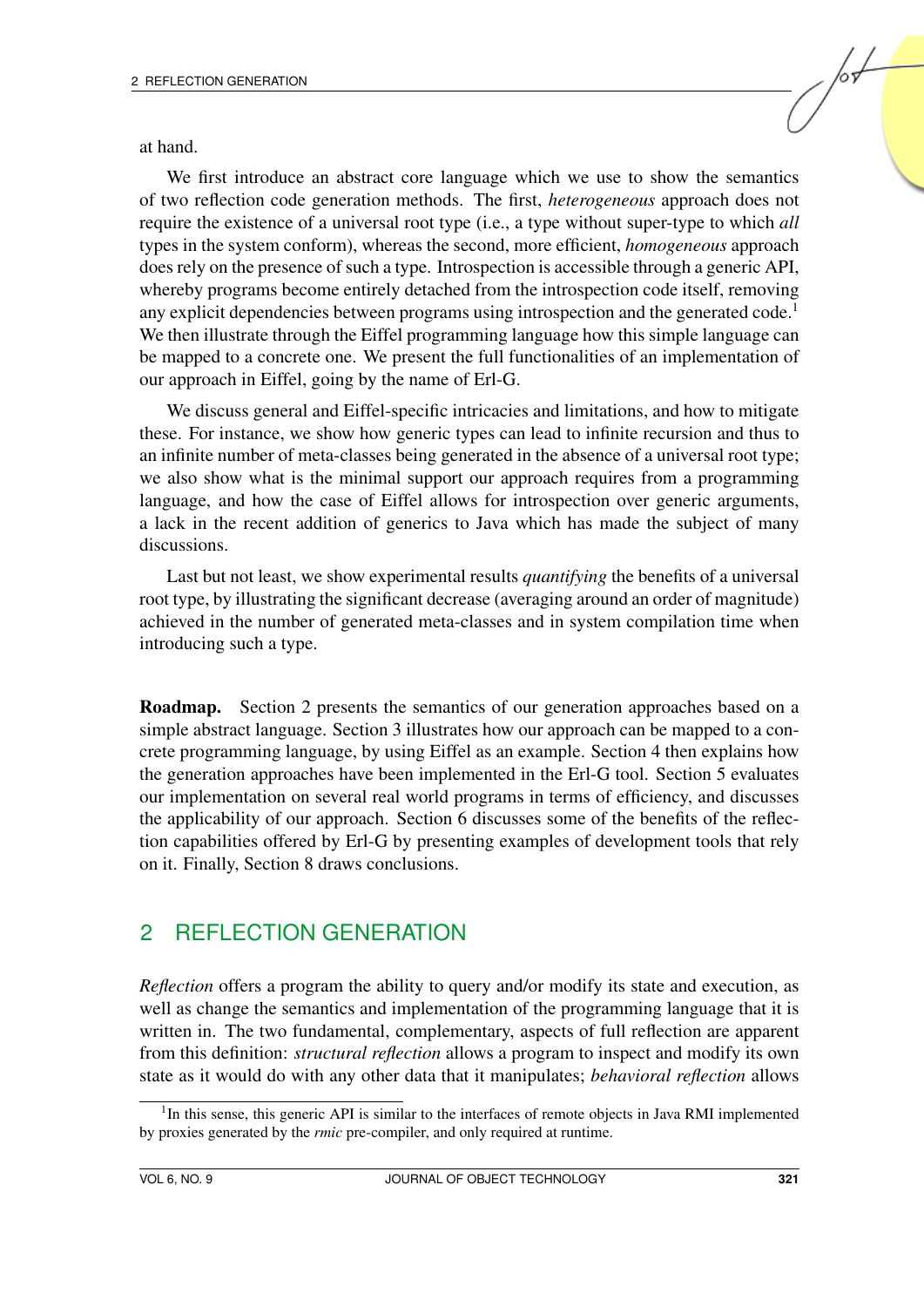a program to modify its code, as well as the very semantics and execution model of its source programming language. Both these levels of reflection require a process by which execution state is represented and made available to the program as ordinary data; this process is called *reification*. While the latter type of reflection has been devoted much attention in the past (see Section [7\)](#page-15-0), we focus in this paper on the former type of reflection, more widely encountered in some form or another, yet still lacking support in many languages.

Approach Overview. As mentioned, many languages have been initially devised without support for reflection. In this paper we deal with the more compelling case where a considered language is to be added reflective abilities, but should not change in any way. As a consequence, the approach we propose is based on the generation of a set of meta-classes which represent the structure and state of the program to be reflected upon. These classes embody the necessary reification structure and make up a *reflection library*. Programs access these reflective features through the use of a regular library. Its API (described in detail in Section [3\)](#page-8-0) offers the most common facilities needed for structural reflection: retrieving a class by its name, creating new objects, calling a method, getting the value of an attribute, etc. Note that this API so far is not biased by any feature characteristic to any one particular programming language; rather, it allows for a set of operations that are required for structural reflection in a large family of object-oriented programming languages. The implementation of this API is then achieved through different means depending on the possibilities of the target language, and the API's precise semantics is obviously guided by the semantics of the target programming language.

A Simple Language. Figure [1](#page-4-0) shows the syntax of a very simple abstract language on which the transformations are defined. The supported features are inspired by the Eiffel language, which is targeted by our main implementation. In particular, the proposed core language includes multiple subtyping through multiple inheritance and generics, a feature present already early in Eiffel, and which nowadays enjoys various levels of support in many mainstream languages.

 $\langle V, W, \ldots \rangle$  represents a declaration which involves different literals V, W, etc. The notation  $[X_1, ..., X_n]$  denotes a list made of literals  $X_1,...,X_n$ . The ⊕ operator denotes list concatenation.  $Y^*$  denotes zero or more literals Y.  $Y^+$  denotes one or more literals Y. For example, a class is defined by a name and optional sets of (1) generic arguments, (2) super types, (3) constructors, (4) fields, and (5) methods respectively. A type is defined by a class (its so-called *base class*, see Section [3\)](#page-7-0), and actual types for all generic arguments. In other terms, a type is defined by a class, in which all generics have (recursively) been linked to types. A class with "open" generic arguments gives rise to a family of types but does not define a type by itself.

Traditionally names are considered to belong to different subsets of the names set depending on the way they are used. This differentiation is however not relevant for the scope of this paper and subsequently ignored. Note however that names can be handled as expressions, by applying the  $ID()$  operator. The result can be viewed as a reification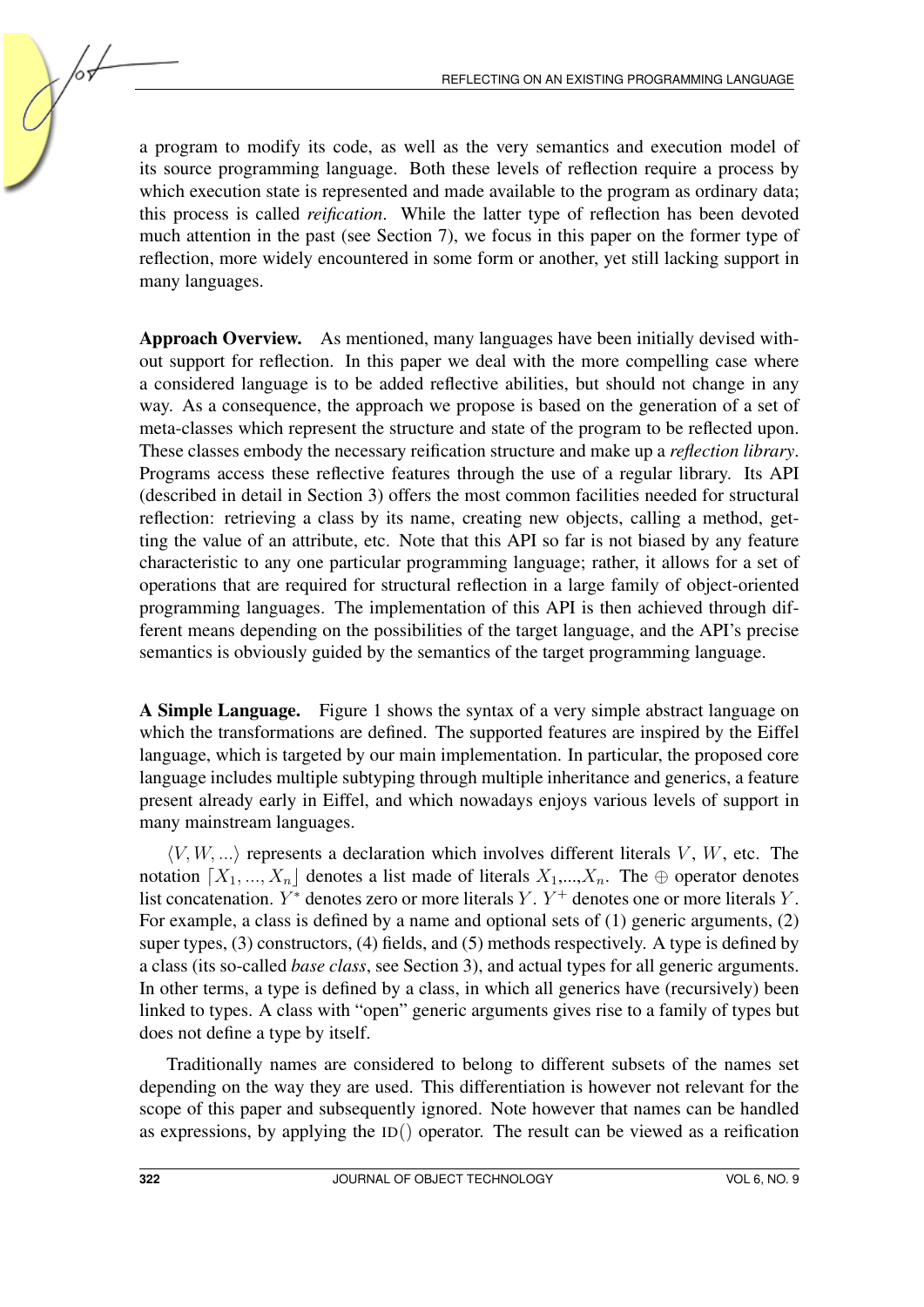<span id="page-4-0"></span>Figure 1: Abstract language

of the name of some method or field, rather than its evaluation, and reflects the first-class character strings found in many object-oriented programming languages.

The actual type system is not considered in detail at this point. A class can have several super-classes, and a formal generic argument can optionally involve a bound. Any given type system adds restrictions to the generation of meta-classes outlined in the following paragraphs. The only distinction we make subsequently is between (1) a heterogeneous and (2) a homogeneous approach. In the former case, we assume that there is no global super-type to which everything conforms (akin to Ada'95, C++, Eiffel prior to becoming an ECMA standard), and thus generate a meta-class *for each type*. In the presence of a universal root type (e.g., Java modulo primitive types, Oberon, now also ECMA Eiffel), we assume the same meta-class can be used to introspect a family of types by creating a meta-class *per class to reflect* only. Ramifications of these approaches are discussed in Section [4.](#page-10-0)

Heterogeneous Approach. In the first case mentioned above a class is generated for *each type* that should be made introspectable. Figure [2](#page-5-0) shows the semantics of the generation process  $\mathcal{MT}[\cdot]$  for a given meta-class. The operator  $\mathcal{MT}[\cdot]$  has a single argument, which is a type. The operator generates a class containing three methods, namely (1) *attr val*, (2) *inv meth*, and (3) *cre obj*, which respectively fetch the values of a given attribute, invoke a given method, and instantiate the class through a given constructor.

Figure [3](#page-5-1) shows how to extend the application and enable reflection for a given set of types. The principle consists in generating a new class for each base class that needs reflection and to use the relevant types in the input.

Note that in this approach a meta-class is generated for each type to be made introspectable. In the absence of classes with generic arguments, there is a one-to-one correspondence between classes and types. In the presence of generic classes, each class allows for the construction of (potentially infinitely - see Section [5\)](#page-13-0) many types.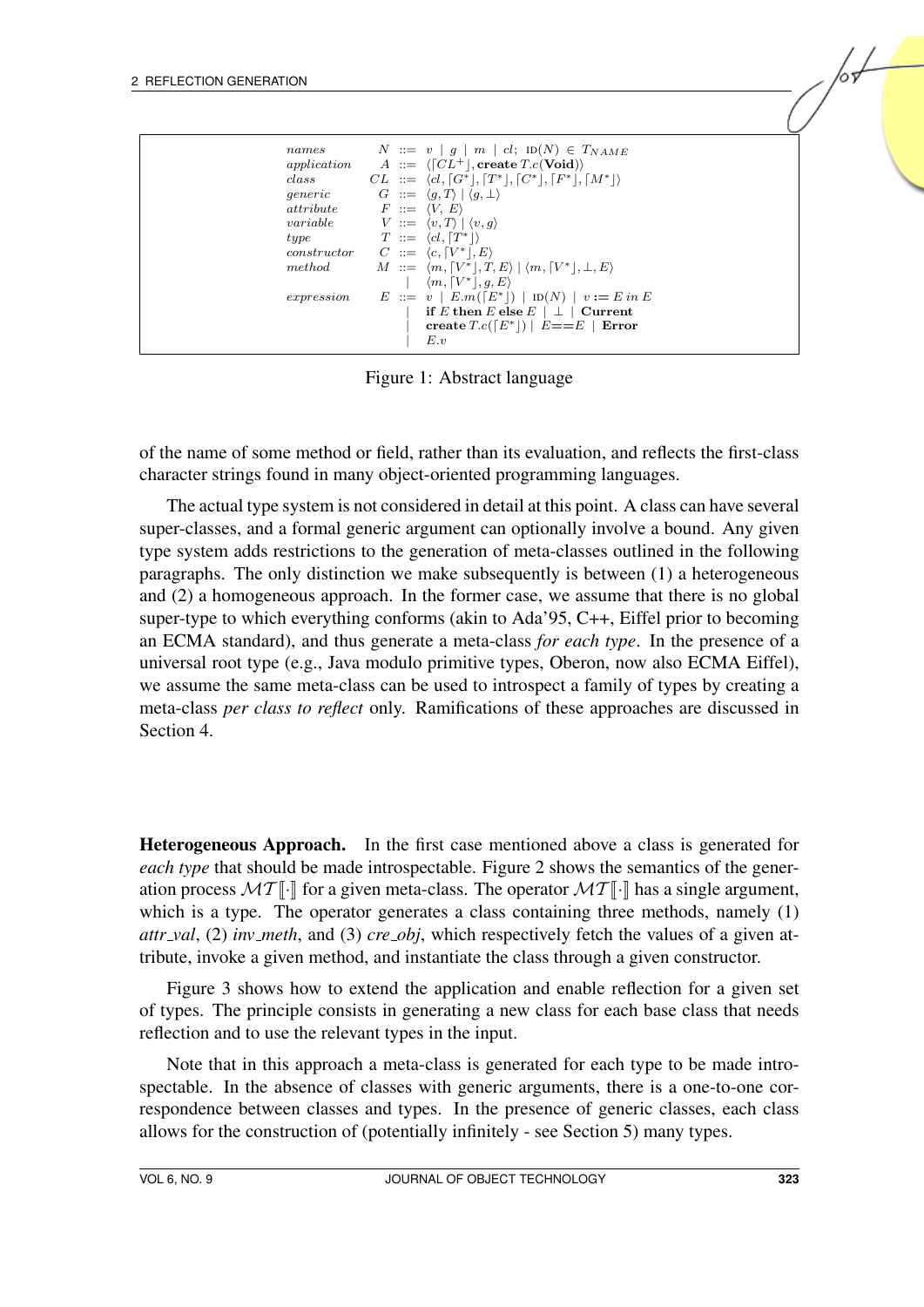

<span id="page-5-0"></span>Figure 2: Semantics per type

Homogeneous Approach. In the homogeneous approach, a meta-class is generated for *each class* that should be made introspectable. Figure [4](#page-6-1) depicts the semantics of the generation process  $MC[[\cdot, \cdot]]$ . As opposed to the operator  $MT[[\cdot]]$  in the heterogeneous approach,  $MC$ [ $\lceil \cdot \rceil$ ] takes *two* arguments: a (base) class and a set of *derived* types for that class (a type is derived from a class iff the class is the base class of the given type). This set contains the types for which instances should be creatable via reflection.

The operator  $MC[[\cdot, \cdot]]$  generates a class containing three methods, namely (1) *attr\_val*, (2) *inv\_meth*, and (3) *cre\_obj*. Just like in the case of  $MT\lbrack\cdot\rbrack$ , these fetch the values of attributes, invoke methods and create instances, respectively, as shown in Figure [4.](#page-6-1) Similarly to the heterogeneous approach, Figure [5](#page-7-1) shows how to extend an application and enable reflection.

```
\mathcal{MT}_{app}[\![\cdot,\cdot]\!] : A \times T_{LIST[T]} \rightarrow A\mathcal{MT}_{app}\llbracket A_0, \llbracket T_1, ..., T_m \rrbracket \rrbracket =\langle [CL_1, ..., CL_n, \mathcal{MT}[T_1], ..., \mathcal{MT}[T_m]], \text{create } T_1.c(\text{void}) \ranglewhere:
A_0 = \langle [CL_1, ..., CL_n], \text{create } T_1.c(\text{Void}) \rangle
```
#### <span id="page-5-1"></span>Figure 3: Per-type reflection library generation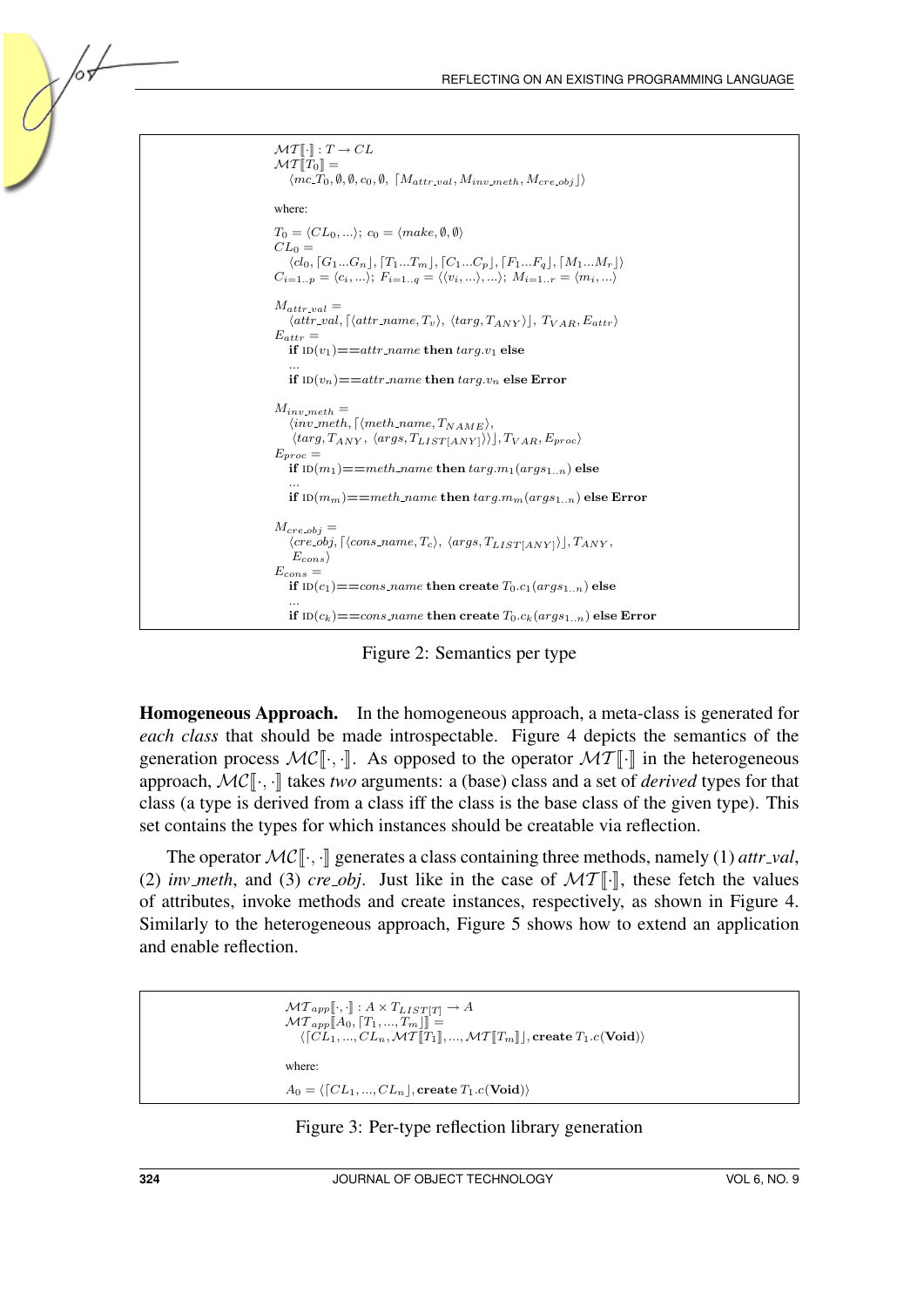| $\mathcal{FL}\llbracket\cdot\rrbracket : T \to T_{LIST[T_{NAME}}]$<br>$\mathcal{FL}[\![T_0]\!] = \lceil cl_0 \rfloor \oplus \mathcal{FL}[\![T_1]\!] \oplus \ldots \oplus \mathcal{FL}[\![T_m]\!]$                                                                                                                |
|------------------------------------------------------------------------------------------------------------------------------------------------------------------------------------------------------------------------------------------------------------------------------------------------------------------|
| where:                                                                                                                                                                                                                                                                                                           |
| $T_0 = \langle \langle cl_0, \ldots \rangle, [T_1, \ldots, T_m] \rangle$                                                                                                                                                                                                                                         |
| $\mathcal{MC}[\lbrack\! \lbrack\cdot,\cdot\rbrack\! \rbrack : CL \times T_{LIST[T]} \rightarrow CL$<br>$\mathcal{MC}[\![CL_0, \{T_{\mathcal{CR}(1)}, , T_{\mathcal{CR}(t)}\}]\!] =$<br>$\langle mc_{\text{C}}CL_0, \emptyset, \emptyset, c_0, \emptyset, [M_{attr\_val}, M_{inv\_meth}, M_{cre\_obj}] \rangle$   |
| where:                                                                                                                                                                                                                                                                                                           |
| $CL_0 =$<br>$\langle cl_0, [G_1G_n], [T_1T_m], [C_1C_p], [F_1F_q], [M_1M_r] \rangle$<br>$c = \langle make, \emptyset, \emptyset \rangle; T_{\mathcal{CR}(i=1t)} = \langle CL_0, \rangle$<br>$C_{i=1p} = \langle c_i, \rangle; F_{i=1q} = \langle \langle v_i, \rangle, \rangle; M_{i=1r} = \langle m_i, \rangle$ |
| $M_{attr\_val} =$<br>$\langle \textit{attr\_val}, [\langle \textit{attr\_name}, T_v \rangle, \langle \textit{targ}, T_{ANY} \rangle], T_{ANY}, E_{attr} \rangle$<br>$E_{attr} =$<br>if $ID(v_1) = = attr_name$ then $target.v_1$ else                                                                            |
| if $ID(v_n) == attr_name$ then $target.v_n$ else Error                                                                                                                                                                                                                                                           |
| $M_{inv.meth} =$<br>$\langle inv\_meth, \lceil \langle meth\_name, T_{NAME} \rangle, \langle targ, T_{ANY} \rangle,$<br>$\langle args, T_{LIST[ANY]} \rangle$ , $T_{ANY}, E_{proc} \rangle$<br>$E_{proc} =$                                                                                                      |
| if $ID(m_1) == meth_name$ then $targ.m_1(args_{1n})$ else                                                                                                                                                                                                                                                        |
| if $ID(m_m) == meth_name$ then $targ.m_m(args_{1n})$ else Error                                                                                                                                                                                                                                                  |
| $M_{cre\_obj} =$<br>$\langle cre\_obj, \{\langle cons\_name, T_c \rangle, \langle args, T_{LIST[ANY]} \rangle,$<br>$\langle flat\_type, T_{LIST[T_{NAME}]}\rangle\}, T_{ANY}, E_{cons}\rangle$<br>$E_{cons} =$<br>if $flat\_type = \mathcal{FL}[T_{\mathcal{CR}(1)}]$ then                                       |
| if $ID(c_1) = const_name$ then create $T_{CR(1)} \cdot c_1(args_{1n})$ else                                                                                                                                                                                                                                      |
| if $ID(c_k) == cons_name$ then create $T_{CR(1)} \nc_k(args_{1n})$ else<br>Error                                                                                                                                                                                                                                 |
| else if $flat_type = = \mathcal{FL}[T_{CR(t)}]$ then<br>if $ID(c_1) == cons_name$ then create $T_{CR(t)} \nc_1(args_{1n})$ else                                                                                                                                                                                  |
| if $ID(c_k) == cons_name$ then create $T_{CR(t)} \nc_k(args_{1n})$ else<br>Error<br>else Error                                                                                                                                                                                                                   |
|                                                                                                                                                                                                                                                                                                                  |

<span id="page-6-1"></span>Figure 4: Semantics per class

# <span id="page-6-0"></span>3 THE CASE OF EIFFEL

To illustrate the general solution described in the previous section, we present here its implementation in the case of the Eiffel language [\[19\]](#page-19-6). In a nutshell, Eiffel is purely objectoriented, strongly typed, and supports dynamic binding, (dynamic) single dispatch, and multiple inheritance. Eiffel makes for a very illustrative target language, since it innately only provides minimal support for reflection. We first overview the Eiffel language along with its type system, depicting how it impacts the implementation of the previously out-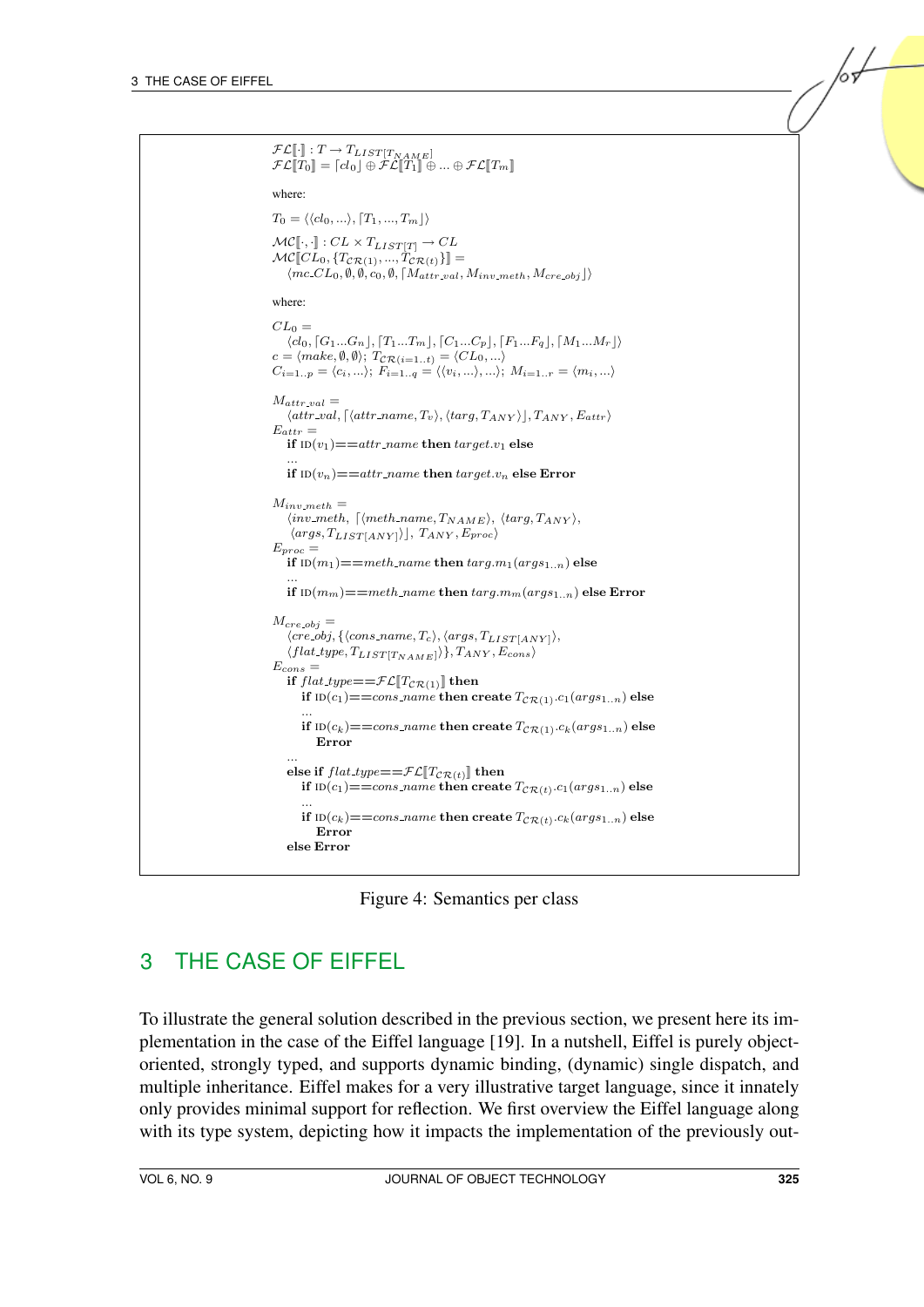```
\mathcal{MC}_{app}[\![\cdot,\cdot]\!] : A \times T_{LIST[T]} \to A\mathcal{MC}_{app}\llbracket A_0, \llbracket T_1, ..., T_m \rrbracket \rrbracket = \frac{1}{\sqrt{\lceil CL - MC \rceil}}\langle [CL_1, ..., CL_n, \mathcal{MC}[[CL_1, [T_1, ..., T_m]/cl_1]], ...,<br>\mathcal{MC}[[CL_1, [T_1, ..., T_m]/cl_1]], resorts T_1, c(V_0)\mathcal{MC}[[CL_n, [T_1, ..., T_m]/cl_n]], create T_1.c(Void)where:
A_0 = \langle [CL_1, ..., CL_n], \text{create } T_1.c(Void) \rangleCL_{i=1..m} = \langle cl_i, ...\rangleT_1, ..., T_m]/cl_0 = T_{j=1..m}T_j = \langle \langle cl_0, ... \rangle, ... \rangle]
```
#### <span id="page-7-1"></span>Figure 5: Per-class reflection library generation



<span id="page-7-2"></span>Figure 6: Simplified Eiffel language syntax

lined introspection mechanisms, and then look at the API of the generated Eiffel reflection library.

The Eiffel Language. Figure [6](#page-7-2) overviews the core of the Eiffel language syntax, as a "mapping" from the abstract syntax presented in Figure [1.](#page-4-0) In the case of optional declarations (enclosed in  $\lceil ... \rceil$  in Figure [1\)](#page-4-0), leading keywords (e.g., inherit) are omitted in case of absence of corresponding declarations. The same goes for separating symbols (e.g. ",") in case of multiple declarations. Note that the *list* from Figure [1](#page-4-0) does not appear here, as it is replaced by the generic *LIST* type.

<span id="page-7-0"></span>Types. Informally, types in Eiffel are divided into three categories:

*References*: If an entity *x* is declared of type *T* and *T* is a reference type, then the value of *x* will be a reference to an object or *Void*.

*Expanded*: If an entity *x* is declared of type *T* and *T* is an expanded type (also called *value type*), then the value of *x* will be an object. The predefined expanded types (such as *INTEGER*, *REAL*, *DOUBLE*, *BOOLEAN*, and *CHARACTER*) are so-called *basic types*, but other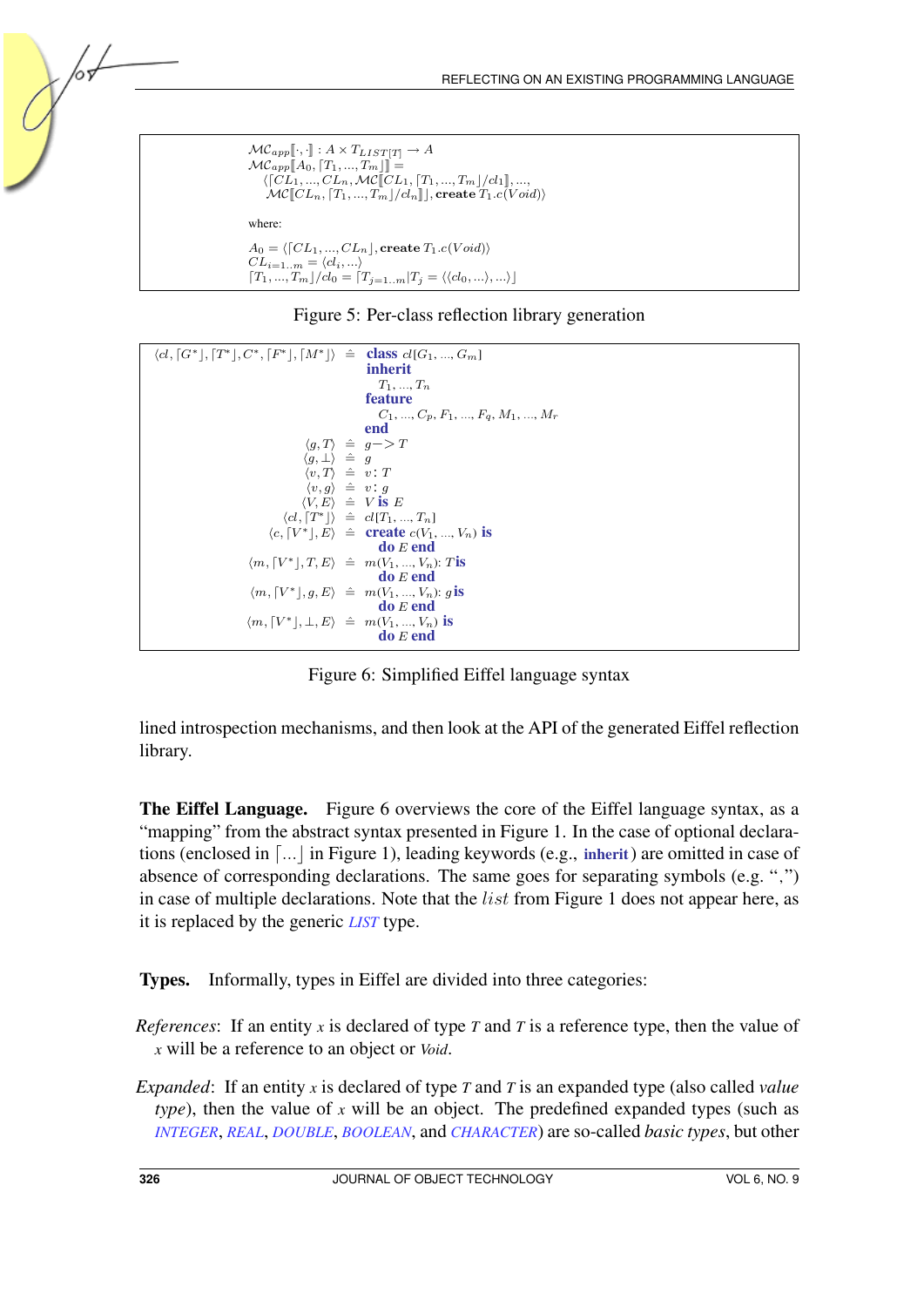expanded types can also be created by using the expanded keyword. The basic types are implemented by library classes, but, for obvious reasons of efficiency, compilers will implement operations on them directly through machine operations, not through method calls.

*Formal generics*: In the case of generic classes (also called *parameterized types*), a formal generic represents a type parameter to be provided in actual uses of the class. The Eiffel genericity mechanism allows for both unconstrained and constrained (*bounded*) generic parameters; constraints in the latter case are expressed by the −> operator. An example would be the second parameter of class *HASH TABLE* [*G*, *H* −> *HASHABLE*]. Any type that is a valid generic derivation of this class must have, as the second actual generic parameter, a type that conforms to *HASHABLE*.

Every type is based on a class, which is called the type's "base class". The difference between types and classes appears only in the case of generic classes: such classes do not describe a type, but a family of types. To obtain a type from a generic class, one must provide actual generic parameters. For instance, the class declared as *LIST* [*G*] only yields a type when a type existing in the system, such as *INTEGER*, is substituted for *G*; hence, *LIST* [*INTEGER*] is a type.

Subtyping. Subtyping in Eiffel is defined as follows. A type *V* is a subtype of a type *T* if and only if both:

- 1. The base class of *V* is a descendant of the base class of *T*.
- 2. If *V* is generically derived, its actual generic parameters must subtype those of *T*'s corresponding ones.

More detailed rules are described in an associated technical report [\[18\]](#page-19-7).

Our first implementation of the meta-class generator for Eiffel was aimed at the pre-ECMA version of the Eiffel language, in which expanded types do not conform to *ANY*. As a consequence a meta-class had to be generated for every *type*, mandating the heterogeneous code generation. The introduction of a universal root type (in the ECMA standard) significantly improved the performance of the meta-class generator, since it meant that the generation of a meta-class for every type was no longer necessary: the generation of a meta-class for every *class* was sufficient. In Section [5](#page-12-0) we assess the two approaches in more detail in terms of performance and limitations.

<span id="page-8-0"></span>The Erl-G Library API. As stated in Section [2,](#page-2-1) the introspection-enabling code is generated as a library of meta-classes. One such meta-class (inheriting from *ERL CLASS*) is generated for each class that requires introspection abilities.

The meta-model of the reflection API is represented in Figure [7.](#page-9-0) The main components of this simple meta-model are the classes *ERL CLASS* and *ERL UNIVERSE*. Class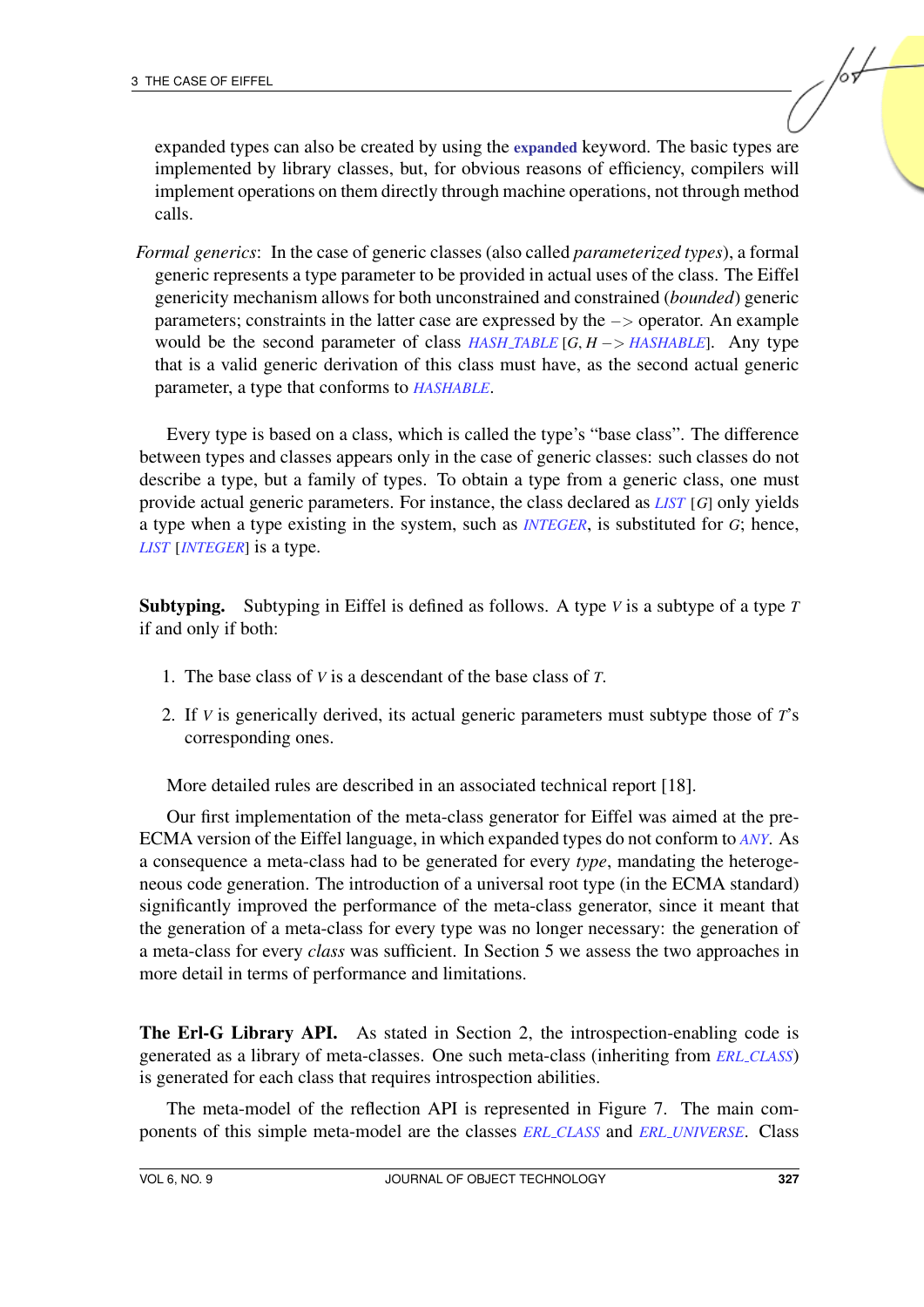*ERL SHARED UNIVERSE* implements the singleton design pattern, by ensuring that only one instance of *ERL UNIVERSE* exists and providing the access point to it. *ERL CLASS* is the abstract ancestor of all generated meta-classes for the classes that must be introspectable. It provides the methods for creating a new instance, retrieving the value of an attribute, and calling a method. For brevity, the arguments to these methods are omitted in Figure [7;](#page-9-0) they are however visible in Listing [1.](#page-9-1) The implementation of each method can be thought of as a big switch on the name of the constructor, attribute, or method, respectively. For languages supporting overloading the switch must be extended to also cover the types of the method arguments. Note that, since Eiffel does not support overloading, we did not need to consider this issue in our implementation.

<span id="page-9-1"></span>

| class <i>ERL_CLASS</i>                                                        |
|-------------------------------------------------------------------------------|
| <b>feature</b>                                                                |
| attribute_value (name: STRING; target: ANY): ANY                              |
| <i>invoke_method</i> (name: STRING; target: ANY; args: ARRAY [ANY]): ANY      |
| create_object (name: STRING, type: STRING, args: ARRAY [ANY]): ANY            |
| end                                                                           |
| class <i>ERL_TYPE</i>                                                         |
| <b>feature</b>                                                                |
| attribute_value (name: STRING; target: VARIANT): VARIANT                      |
| invoke_method (name: STRING; target: VARIANT; args: ARRAY [VARIANT]): VARIANT |
| create_object (name: STRING; args: ARRAY [VARIANT]): VARIANT                  |
| end                                                                           |

Listing 1: Interface of *ERL CLASS* and *ERL TYPE*

Class *ERL UNIVERSE* provides methods for retrieving a meta-class through the name of its corresponding class and through an object that is an instance of this class.

It should also be noted that a very limited set of features related to reflection was already present in the Eiffel language, through class *INTERNAL*. This class can check whether an object is an instance of a given type, can obtain the class name and type name for a given object, can verify type conformance, and can query and set the values of fields. The most notable capabilities missing are those of calling methods and constructors and querying the arguments of a method. However, none of the features provided by *INTERNAL* are necessary for our implementation, as explained in Section [5.](#page-13-0)



<span id="page-9-0"></span>Figure 7: Meta-model for the homogeneous generation method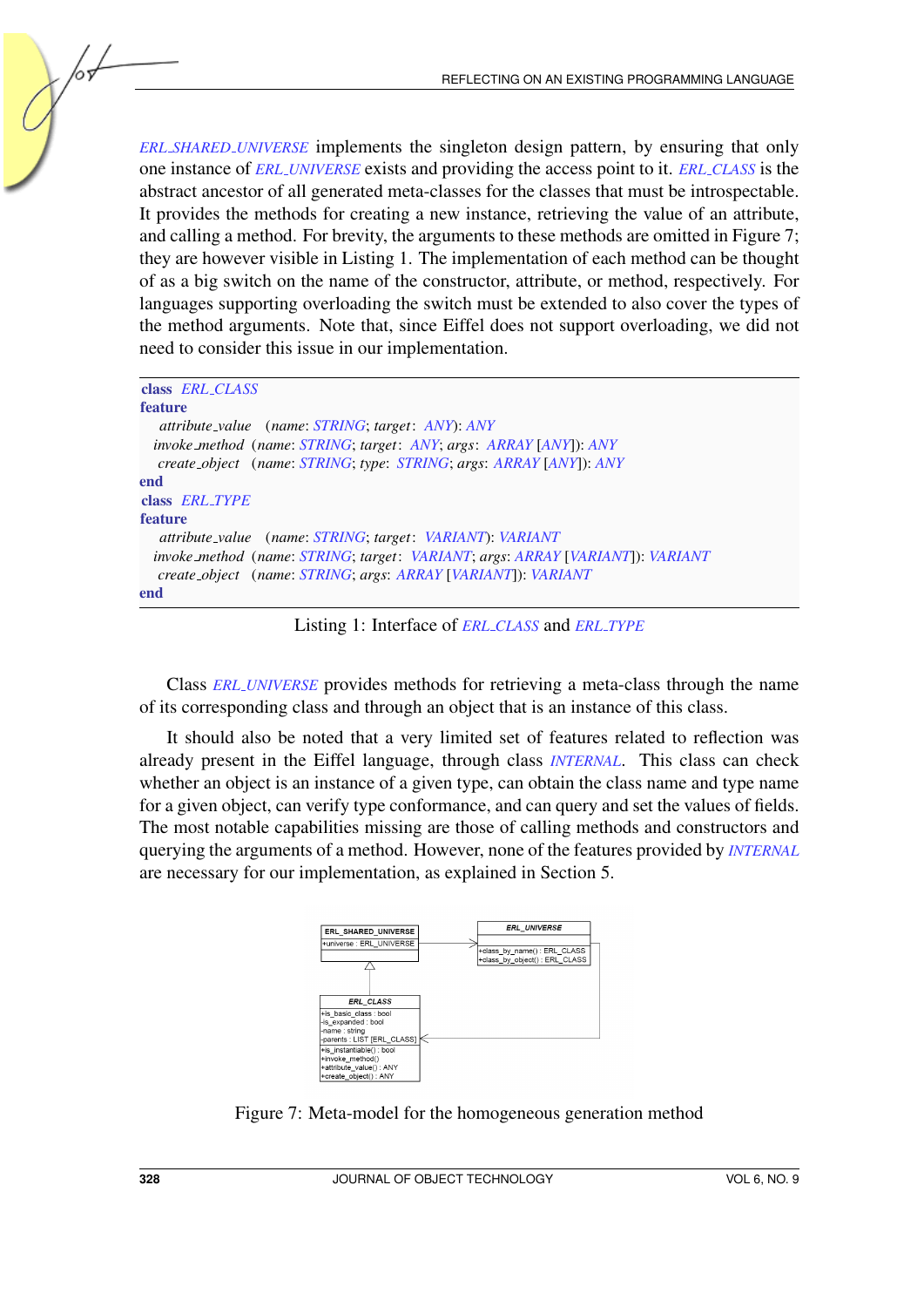## <span id="page-10-0"></span>4 IMPLEMENTATION

This section describes how the reflection library API for Eiffel presented in the previous section can be implemented using a code generator. The general idea is to apply a precompiler on the code that should be made introspectable and to generate a custom-fit implementation for the generic reflection API.

Erl-G. Our generators presented above have been implemented in the Erl-G tool. More precisely, this tool implements both the homogeneous and the heterogeneous meta-class generation techniques. Erl-G is published as open source and can be downloaded as binary and source [\[17\]](#page-19-3). Erl-G relies on the front-end of the Gobo Eiffel parser [\[2\]](#page-18-3) for Eiffel classes.

In the following we look at the high-level architecture of the tool, examine the details of the heterogeneous and homogeneous code generation methods, and provide an example to illustrate the approach.

General Architecture. Both methods of generating code share a common architecture. The reflection library is generated via a pre-compiler before compilation. The pre-compiler parses the system (much like the first phases of the actual compiler) and then generates the corresponding meta-classes. In scenarios where reflection is be added to a platform a posteriori, it is likely that one cannot or does not want to modify the compiler itself. Our preprocessor is implemented using the Eiffel parser from the Gobo package. This parser recognizes the same language as the parser of the target compiler. The generated meta-code implements a predefined and static reflection API (described in section [3\)](#page-8-0). The compiler then compiles a program consisting of the actual system, the reflection API, and the generated reflection implementation. Note that as soon as some parts of an interface within the actual system change, the pre-compilation step needs to be repeated. Figure [8](#page-10-1) shows the relation between the various parts involved.

![](_page_10_Figure_6.jpeg)

<span id="page-10-1"></span>Figure 8: System with introspection support

For the pre-compiler to parse the initial system it is necessary that this system can be type-checked even before the pre-compiler has generated its meta-code. In order to solve this problem, a "dummy" reflection implementation is used. Thus, the system can be typechecked also before the real reflection implementation is available. As an added benefit, the dummy implementation allows the initial program to compile and be self-contained even if no meta-code has been generated yet.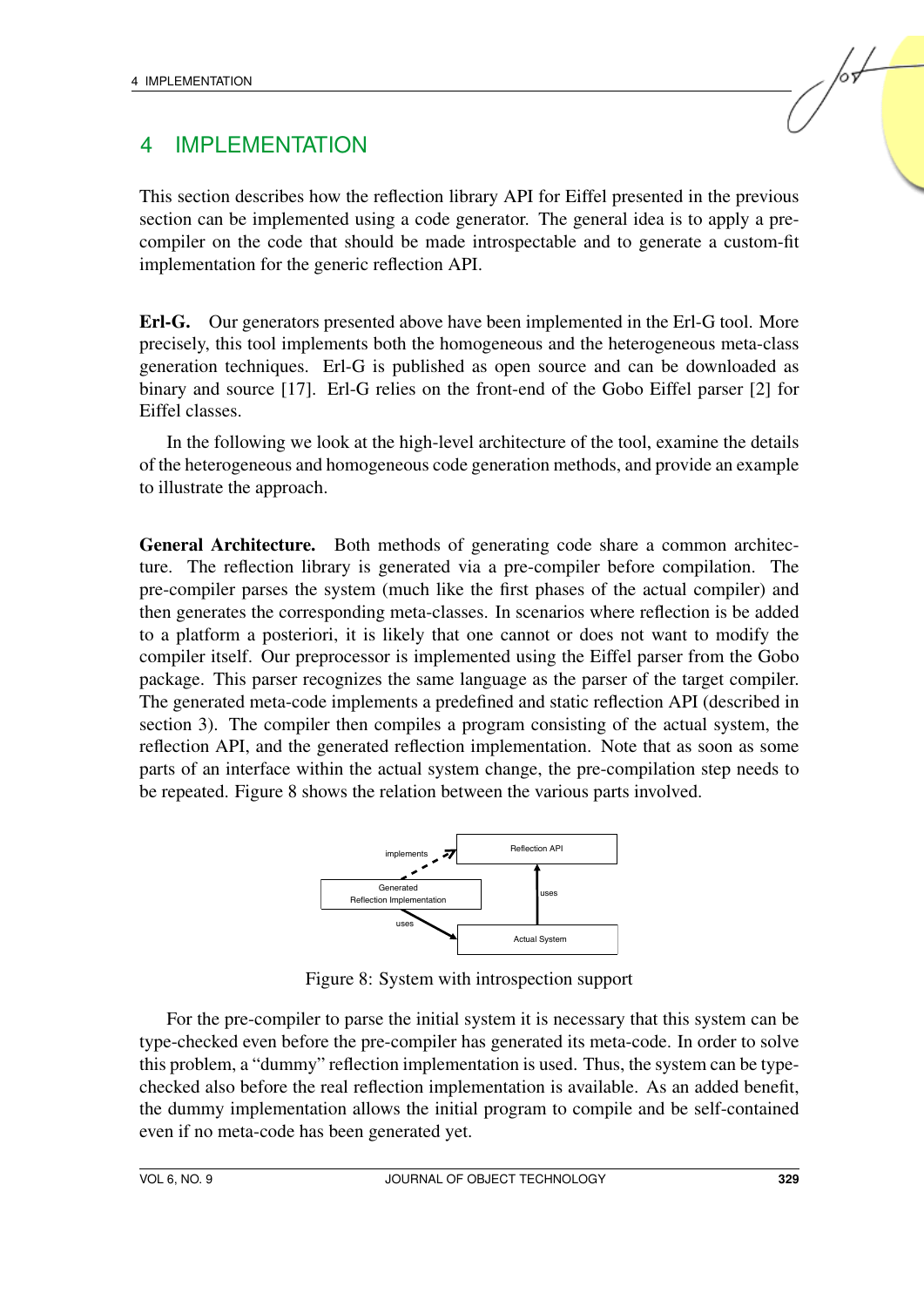<span id="page-11-1"></span>Introspectable Types in the Heterogeneous and Homogeneous Approaches. Section [2](#page-2-1) presented the two possibilities for generating meta-classes. Both instrumentations require a list of types (to be made introspectable) to generate the meta-classes. In practice this list is mostly generated automatically. In the heterogeneous approach, Erl-G generates a meta-class per type while the homogeneous approach has only one meta-class per class but needs the list of types instantiatable via reflection.

For the heterogeneous approach, the default behavior is to derive: (1) one type per non-generic class, (2) the most abstract derivation (i.e. the one where each formal generic parameter is replaced by its constraining type) for each generic class, and (3) each type that could be instantiated by the program at runtime. This last part is computed using the dynamic type set algorithm [\[20\]](#page-19-8), which produces an over-approximation of the set of types that can be instantiated in the system.

For the homogeneous approach, the default behavior is to derive: (1) one type per non-generic class, (2) the most abstract derivation for each generic class. All classes are then introspectable. Non-generic classes can be instantiated and generic classes' most abstract derivations can be instantiated.

In practice, rather than redefining the default list, users can simply extend it.

Illustrations. To illustrate how Erl-G works, we use the example of a simple banking application. The main class of this application is outlined in Listing [2.](#page-11-0) Implementation details and contracts which are not germane to the subsequent presentation have been omitted for brevity. As the homogeneous approach produces less meta-code, we use it for this example.

<span id="page-11-0"></span>

| class BANK ACCOUNT                    |
|---------------------------------------|
| <b>feature</b>                        |
| owner: PERSON                         |
| balance: <b>INTEGER</b>               |
| make (p: PERSON; init_bal: INTEGER)   |
| make_with_default_balance (p: PERSON) |
| withdraw (sum: INTEGER)               |
| set_owner (p: PERSON)                 |
| set_balance (b: INTEGER)              |
| end                                   |

Listing 2: Classes in the example

The homogeneous generation method creates a meta-class for each existing class and then one class that serves as a lookup-point for all meta-classes. Due to size restrictions we cannot show the generated code. Excerpts are publishes in the associated technical report [\[18\]](#page-19-7).

Listing [3](#page-12-1) illustrates how the reflection library generated by Erl-G can be used. Note that this code only uses the general interface described in section [3](#page-8-0) and does not depend in any manner on the way in which the actual meta-code is generated (e.g. the static type *ERL CLASS* is used instead of the generated descendant class).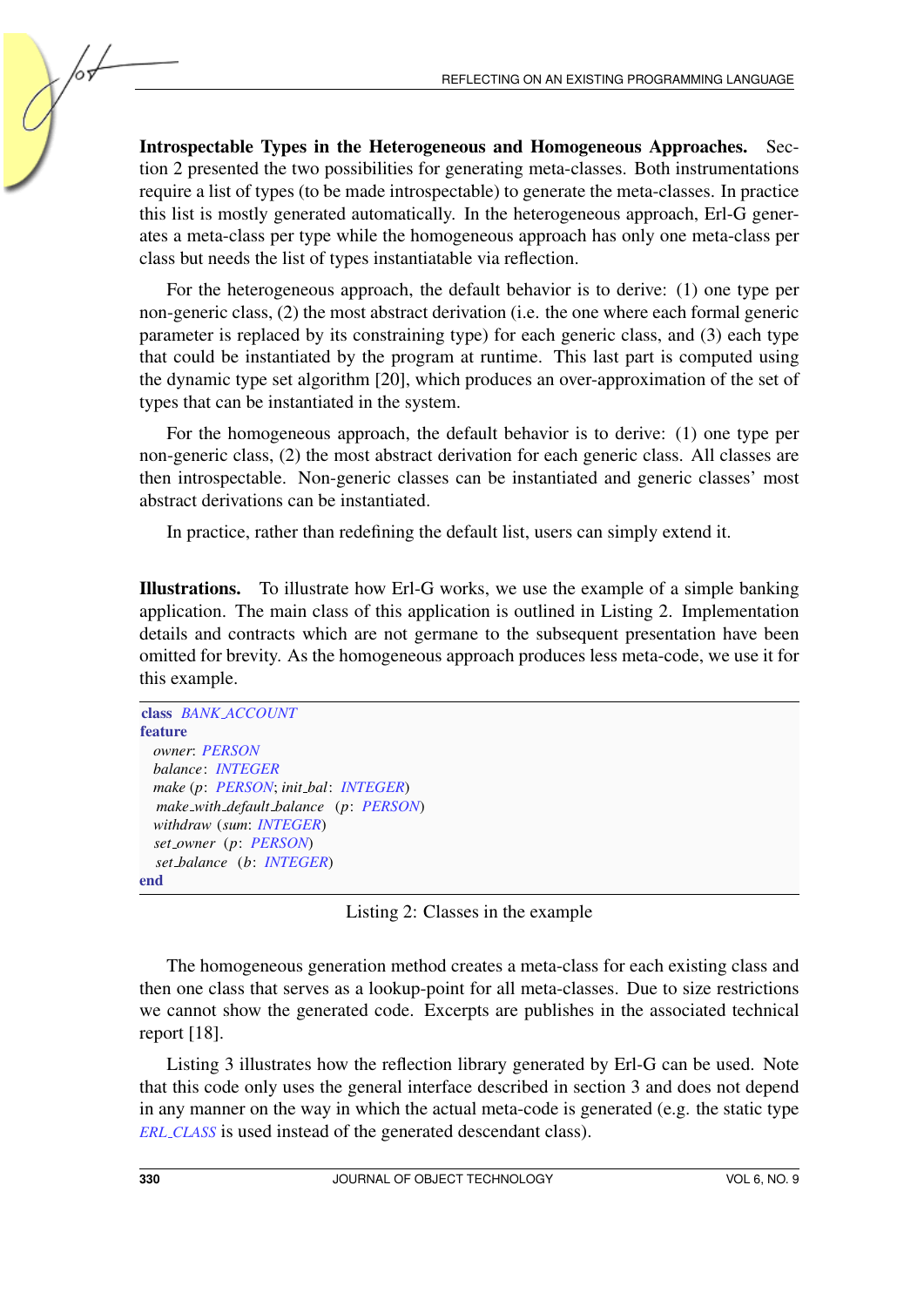```
class BANK REFLECTION
inherit ERL SHARED UNIVERSE
feature
  execute is
    local
      c: ERL CLASS
     p: ANY
     ba: ANY
     tmp: ANY
    do
     c := universe .class_by_name ("PERSON")
     p := c. create_object ("make", "", <<35, "John Doe">>)
      c := universe .class by name ("BANK ACCOUNT")
      ba := c. create_object ("make", "", <<p, 300>>)
      tmp := c.invoke_method ("withdraw", ba, \langle \langle \langle 20 \rangle \rangle)
    end
end
```
Listing 3: Use of reflection API

# <span id="page-12-0"></span>5 EVALUATION

This section evaluates the Erl-G tool and compares the two generation methods: the heterogeneous one (which generates a meta-class for every type) and the homogeneous one (which generates a meta-class for every class). First we show the results of some tests we performed using Erl-G and then discuss the applicability of the two methods.

Efficiency. We have used both the heterogeneous and the homogeneous generation methods implemented by Erl-G to make a set of libraries introspectable. As entry point for each library (in order to be able to generate an executable) we used a class implementing an interpreter. This interpreter reads instructions from the standard input and then uses the reflection API to execute the actual code (method calls, creation of objects, etc.).

Table [1](#page-13-1) provides some figures illustrating the efficiency of both generation methods. Table [2](#page-14-1) shows the factor gained by using the homogeneous method over the heterogeneous one. The tables show statistics of the application of Erl-G on three libraries: *Base*, the Eiffel standard I/O and data-structure library for the ISE Eiffel compiler; *Gobo*, a portable standard library and tool collection; *Vision2*, a multi-platform GUI library.

The tests were performed on a custom-built desktop PC equipped with an AMD Athlon 64 dual core and 2 GB RAM using a 64 bits version of Ubuntu Linux.

The left part of table [1](#page-13-1) shows the results for the heterogeneous generation and the right part shows the results for the homogeneous generation. In each part the columns represent: (1) Number of classes to be made introspectable, (2) Compilation time with dummy reflection implementation, (3) Pre-compilation time, (4) Number of meta-classes generated, (5) Compilation time with generated reflection implementation. All times are given in the format hh:mm:ss.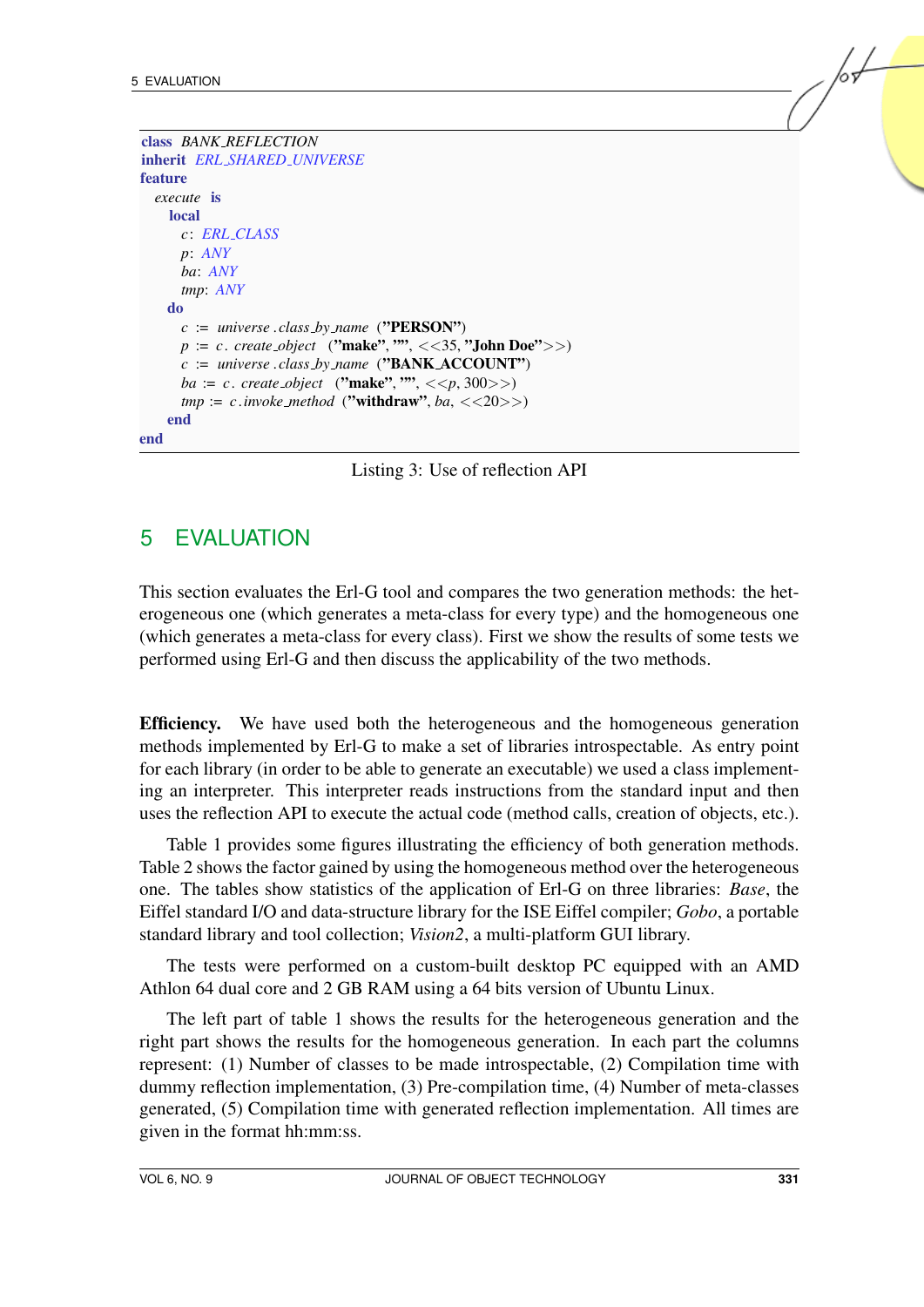|                     | #classes                     | compil.<br>wo m.-c.   | gener.<br>time       | heterogeneous (code per type)<br>#meta-cl. | compil.<br>$w$ m.-c. |  |  |
|---------------------|------------------------------|-----------------------|----------------------|--------------------------------------------|----------------------|--|--|
| Base<br>Gobo        | 310<br>539                   | 00:00:24<br>00:00:23  | 00:01:16<br>00:05:11 | 1902<br>2841                               | 03:12:28<br>06:14:34 |  |  |
| Vision2             | 981                          | 00:00:21              | 04:40:08             | 9144                                       | error (>12h)         |  |  |
|                     | homogeneous (code per class) |                       |                      |                                            |                      |  |  |
|                     | #classes                     | compil.<br>$wo$ m.-c. | gener.<br>time       | #meta-cl.                                  | compil.<br>$w$ m.-c. |  |  |
| <b>Base</b>         | 285                          | 00:00:32              | 00:00:02             | 286                                        | 00:05:38             |  |  |
| Gobo                | 530                          | 00:00:33              | 00:00:03             | 531                                        | 00:07:54             |  |  |
| Vision <sub>2</sub> |                              |                       |                      |                                            |                      |  |  |

<span id="page-13-1"></span>Table 1: Code generation for reflection implementations

Note, that the compilation time with the dummy reflection generation is almost constant. This is because the global analysis of the compiler determines that the executable to produce is only dependent on a fixed number of classes: the interpreter and the dummy implementation.

For the heterogeneous generation both the pre-compilation time and the full compilation time increase with the number of types in the system (which is greater than the number of classes). In the case of Vision2, the heterogeneous implementation takes over 4 hours to generate the meta-classes and the compilation of the full program fails due to overload after 8 hours. Note that the number of classes is slightly different in both cases for each library as the new version of the compiler was not backward compatible and thus it was needed to process older versions for the heterogeneous approach. In each case, the most recent version of the libraries that would still compile with the heterogeneous compiler was used.

These results show that, due to efficiency reasons, the homogeneous method should always be preferred over the heterogeneous one for languages with universally-rooted type systems. For the other languages, the homogeneous method *cannot* be used.

<span id="page-13-0"></span>Applicability. As one of the primary goals of our work was to develop an approach that is applicable as widely as possible, our reflection generation method has a minimal set of requirements: the target language must provide a means of obtaining the type of an object (or, in its absence, a safe casting mechanism) and the source code for the introspectable classes must be available. A higher resolution of the type information provided by the system makes it easier to provide accurate information upon introspection. Consider the case of Java; the absence of runtime support makes it hard to provide information on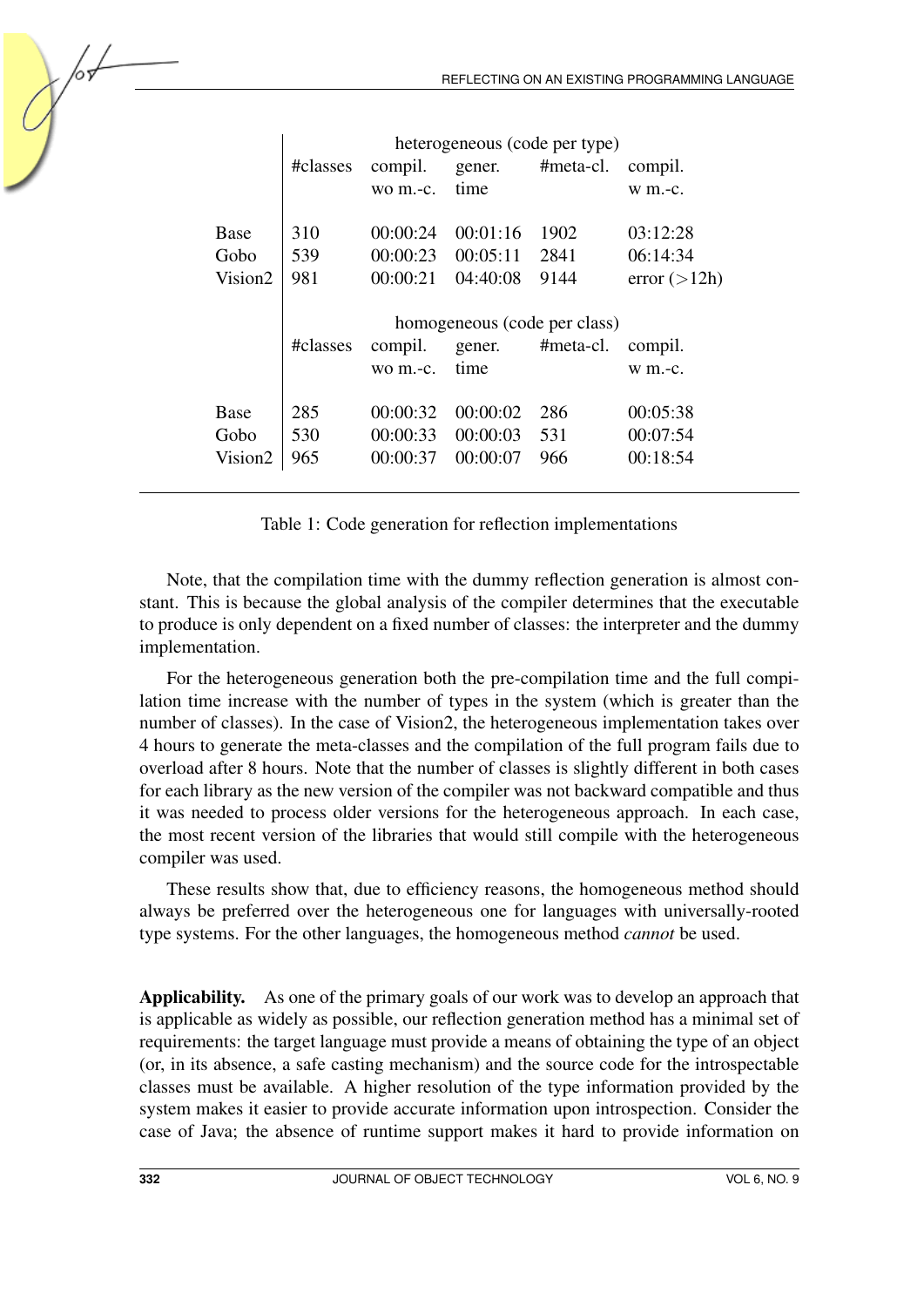|                                     | improvement factor of<br>homogeneous generation over heterogeneous generation |                      |                         |                      |                            |  |  |  |
|-------------------------------------|-------------------------------------------------------------------------------|----------------------|-------------------------|----------------------|----------------------------|--|--|--|
|                                     | #classes                                                                      | compil.<br>wo m.-c.  | gener.<br>time          | #meta-cl             | compil.<br>$W$ m.-c.       |  |  |  |
| Base<br>Gobo<br>Vision <sub>2</sub> | 1.08<br>1.01<br>1.02                                                          | 0.75<br>0.69<br>0.56 | 38<br>103.66<br>2401.14 | 6.65<br>5.35<br>9.46 | 36.16<br>47.41<br>$\infty$ |  |  |  |

<span id="page-14-1"></span>Table 2: Comparison of homogeneous and heterogeneous code generation implementations

actual generic arguments.

As explained in Section [4,](#page-11-1) any system contains at least as many types as classes. Hence, the heterogeneous method generates more meta-code and causes longer generation and compilation time, and a bigger memory foot-print. To compensate, a user can choose to lower the number of types that should be introspectable and Erl-G provides built-in facilities to easily customize the generation process.

In some circumstances it is not even possible to generate meta-code for all alive types statically, since there are potentially infinitely many. Such a situation occurs for example for a generic class *SET* [*G*], that includes a method that returns its powerset. The return type of such a method is *SET* [*SET* [*G*]]. This method may be used in a loop, resulting in an unknown number of types.

The heterogeneous method is limited to a fixed subset of the potentially infinite number of types. The homogeneous method does not suffer from this problem since all classes can be made introspectable, but some types will not be instantiatable through the reflection library.

The pre-compiler approach makes it possible to add reflection a posteriori to a language without the need to modify the language, the core libraries, or the execution environment. However, in the presence of dynamic class loading, pre-compilation is not sufficient. When a new class is loaded, a new meta-class needs to be generated, loaded into the program, and registered with the universe object. We did not implement such a facility in Eiffel due to its lack of support for dynamic class loading.

#### <span id="page-14-0"></span>6 APPLICATIONS

In this section we present two applications of the Erl-G library, namely a tool for experimenting with dispatching schemes, and a framework for automatic program testing.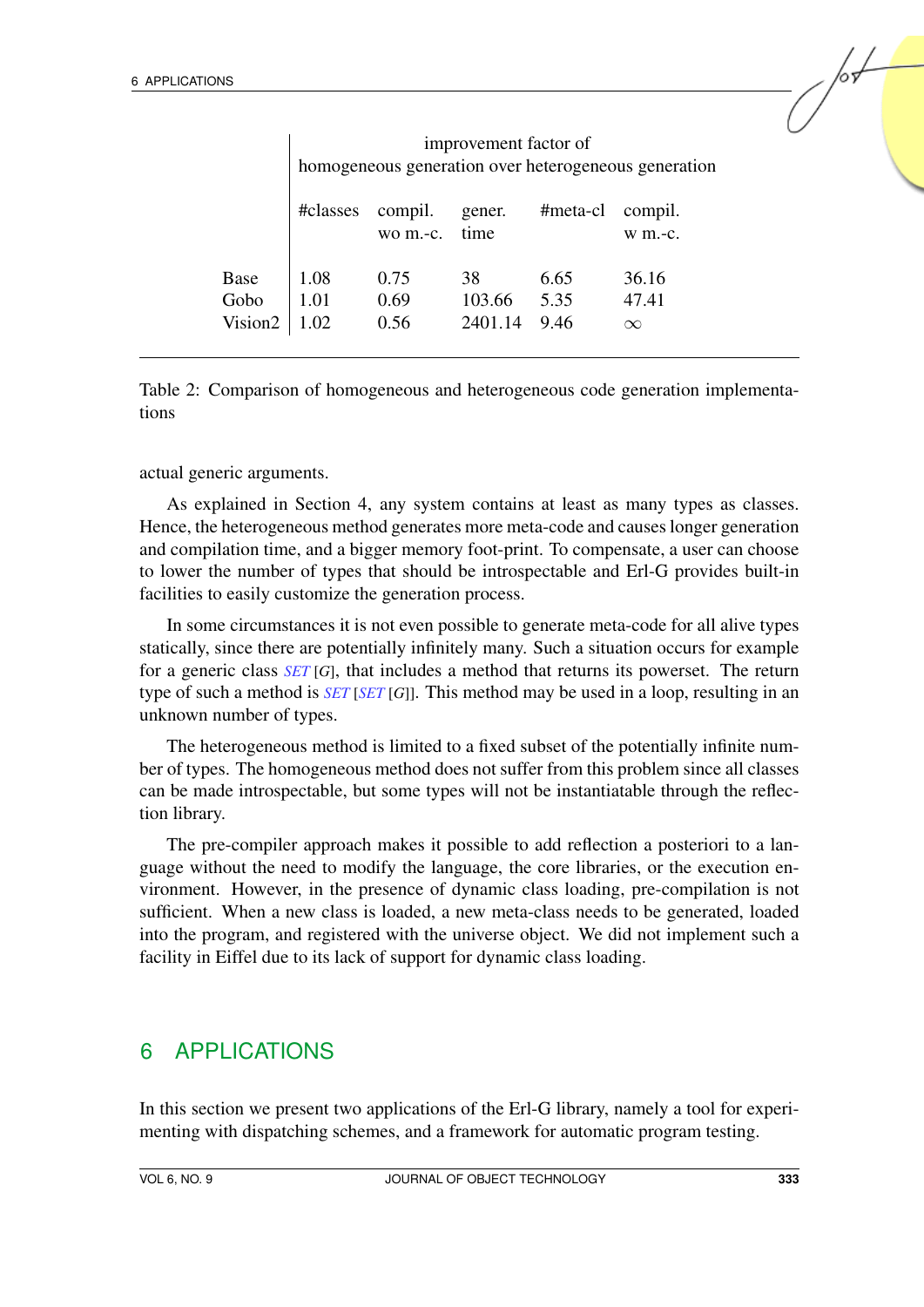Teapot. A simple application of the reflection API consists in rerouting regular method calls through the reflection API. It is then possible to profile method calls, marshal results, and have, for example, a customized dynamic method dispatch mechanism.

The Teapot tool is an implementation of this idea. It currently allows to rewrite classes and redirect the calls on an instance of a given class through the Erl-G library.

Currently Teapot mostly serves as a proof of concept but its refactoring capabilities will be used further in various projects that are under development.

AutoTest. Another use of the Erl-G pre-compiler is the AutoTest tool [\[6\]](#page-18-4), available in source and binary from [\[7\]](#page-18-5). AutoTest is a fully automatic testing tool for contractequipped classes. It covers test case creation, execution, and evaluation. The user invokes AutoTest by specifying a set of classes to be tested. AutoTest then tests these classes and produces statistical results about the testing process and bug-reproducing witnesses (fragments of code which, when run, will cause a failure, thus showing the presence of the bugs).

For every class under test, AutoTest synthesizes a set of object creations and method invocations to execute. During the execution of these instructions, the contracts (in the form of preconditions, postconditions and invariants) are monitored for violations. Depending on the type of violation, AutoTest can decide whether a class was used improperly or a bug has been found.

To increase robustness, AutoTest separates test case creation and execution into two separate processes. The actual execution is performed by a special purpose interpreter. This interpreter can receive (via standard input) and execute simple instructions, such as calling a method on an object, creating a new object, assigning values to variables, etc. The instructions are written in a subset of the Eiffel language.

Since this interpreter needs the ability to execute a method given by its name and the Eiffel compiler used lacks the possibility to reflect methods, Erl-G is used to implement the interpreter. Every instruction read from standard input is parsed, then the required meta-class is looked up and the reflection interface is used to invoke the requested method.

### <span id="page-15-0"></span>7 RELATED WORK

Recent research in the area of reflection has been strongly centered around separation of concerns and aspect-oriented programming (AOP). In the following we overview work on reflection closely related to ours, which for the most predates AOP.

Inherent Support for Reflection. Reflection has traditionally been often either at the core of a language or absent from the language. CLOS [\[3,](#page-18-6) [15\]](#page-19-0) and Smalltalk [\[23\]](#page-19-5) for example integrate reflection as a core concept that guides the entire program execution. In both CLOS and Smalltalk, reflection is embodied by a *meta-object protocol* (MOP).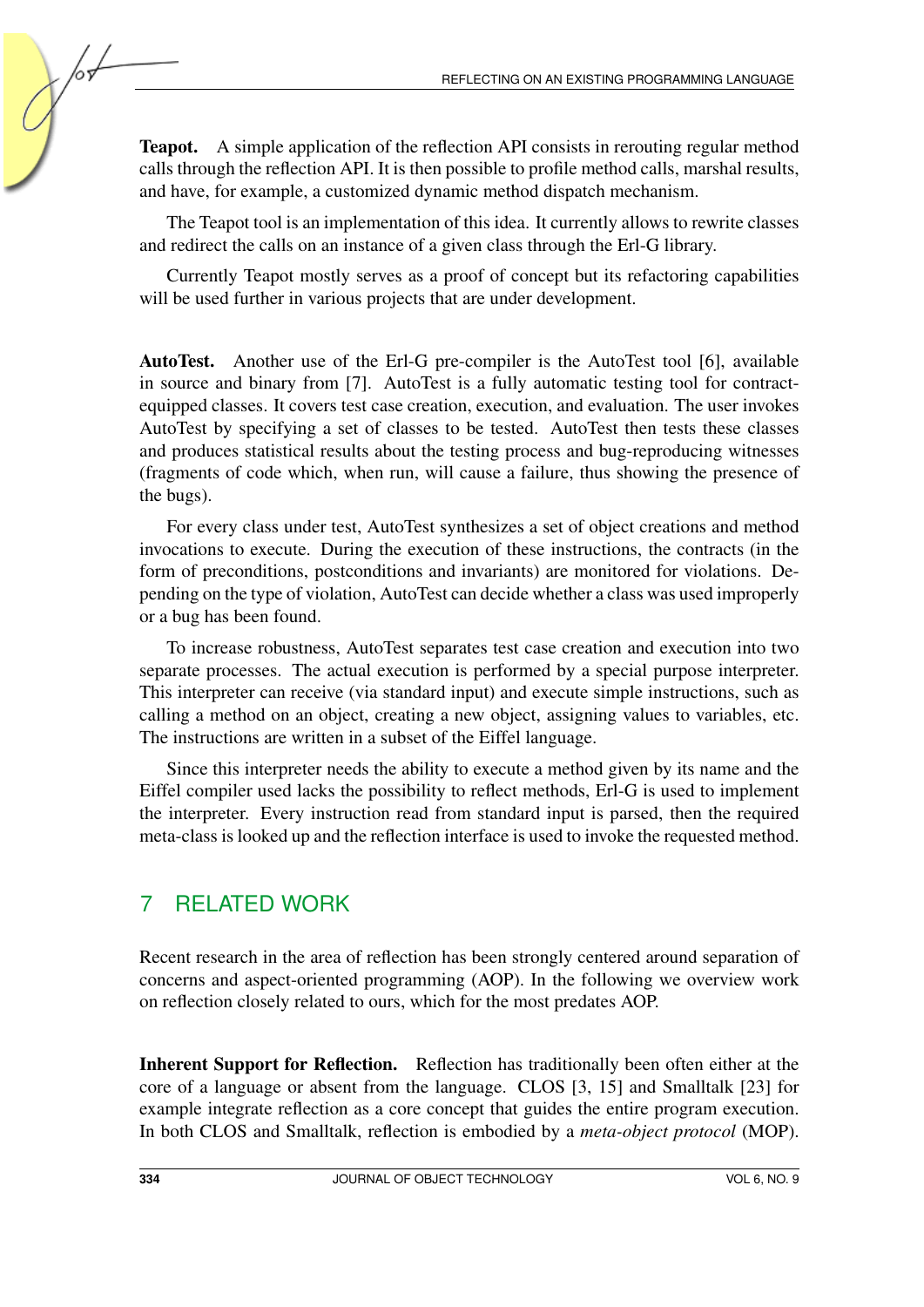Roughly, an MOP promotes *meta-objects* (and meta-classes) which allow the programmer to modify the behavior of the objects at runtime. To assist an MOP programmer, any single construct involved in the MOP is reified (put into an object form) and can be modified directly within the MOP. Depending on the type of modification allowed, there are different types of reflection that are available to programmers. Terminologies diverge in the literature. Generally, though, structural reflection implies a reification of the data handled by the running program; in that context introspection refers to the ability of reading that data, and intercession allows for alterations thereof. Dynamic invocation facilities circumventing (static) type checking are commonly conceived as part of introspection mechanisms. Behavioral reflection reifies the semantics of the program and the execution, and is mostly interpreted as the ability to intercept/redirect calls. Both CLOS and Smalltalk support all these kinds of reflection by design. Smalltalk for instance provides for any given object a default method *doesNotUnderstand* which is executed whenever the object receives a call for which no method with matching signature exists – a likely event given the dynamically typed nature of the Smalltalk language. Being interpreted, Smalltalk allows for strong support for behavioral reflection in the form of first class parse trees available to a program at runtime.

In a different setting (e.g. an existing language), it is not possible to change the core of the language and this is where our approach has added value.

Add-Ons. For languages that include only marginal support for reflection or for which no reflection support whatsoever is available, benefitting from (more advanced) reflective structures means either changing the runtime or instrumenting the code.

C++ [\[24\]](#page-19-9) and Objective-C [\[22\]](#page-19-10) are examples of languages devoid of any reflective features. Due to its widespread use, C++ has received particular care to accept a meta-object protocol. Efforts for providing reflection for C++ through an MOP include OpenC++ [\[4\]](#page-18-7), Iguana [\[12\]](#page-18-8) and MPC++ [\[14\]](#page-19-11). MPC++ and Open C++ claim to be meta-level, compiletime frameworks respectively, but bear more resemblances to complex preprocessing tools than to meta-object protocols, which by definition should allow run-time changes. Iguana generates the reflective infrastructure for each of given types of meta-data. While this infrastructure is the most complete one — combining introspection and behavioral reflection — it falls short in support for generics (i.e., templates in C++).

Extensions. In imperative languages like Eiffel [\[19\]](#page-19-6), Java [\[1\]](#page-18-9) or C# [\[13\]](#page-18-10), reflective structures allow mainly introspection. Even within these confines, there is usually a lack of fine-grained enough features: Java does not provide a satisfactory mechanism to introspect generics, C# enables reflection at the assembly level only, and Eiffel does not even support dynamic invocations.

Reflection frameworks for Java (e.g. Kava [\[27\]](#page-19-12), Reflex [\[26\]](#page-19-13) and Javassist [\[5\]](#page-18-11)) complement the existing Java reflection APIs by adding further reflection support at load-time through byte-code instrumentation. This load-time approach has been popularized by Java thanks to its inherent dynamic code loading and linking facilities. A limited mecha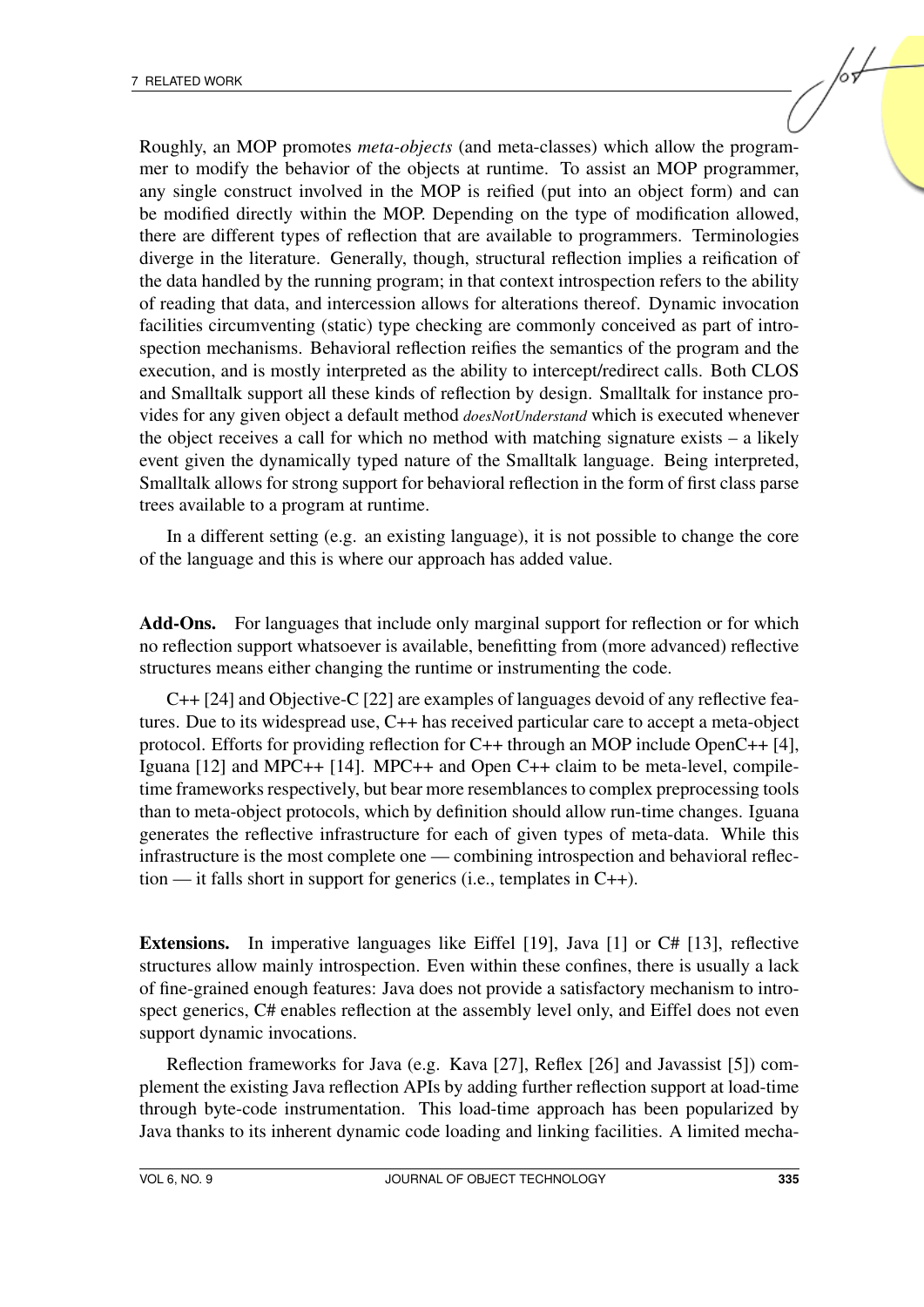nism for behavioral reflection with a load-time flavor has been officially added to Java at 1.3 through *dynamic proxies* [\[25\]](#page-19-1). A dynamic proxy is a program-controlled typed proxy object implementing a set of types chosen by the program. It is created at runtime by generating a corresponding proxy class directly as byte-code and loading it. Due to its late addition, and inherent limitations of such an extension approach (the proxy class implements the types it is created for, methods simply reify invocations to them) this approach however only supports interface types [\[9\]](#page-18-12).

Similarly, neither the inherent introspection capabilities nor any of the above-mentioned frameworks provide support for generics due to their late addition to the Java language. The Erl-G infrastructure handles generics by default. Erl-G also differs from the Javarelated frameworks in that it generates the reflective code and allows programmers to modify it and apply further transformations to regular Eiffel code, providing more flexibility and also safety (e.g., byte code additions and modifications end up being visible through introspection in Java). On the downside, Erl-G does not yet cover behavioral reflection.

### <span id="page-17-0"></span>8 CONCLUSIONS

Reflection has become a fundamental feature of programming languages, not only objectoriented ones, going as far as impacting the very design and underlying computation model of recent languages, and even advocating for novel software development paradigms [\[16\]](#page-19-2).

Many programming languages however have been initially introduced without reflection capabilities, or have been extended after their inception with features not covered by the initial reflection mechanisms. In particular languages compiled to native code, devoid of a standardized compilation and runtime infrastructure, are very prone to such extensions remaining beyond the reach of reflection. Even Java, in spite of its "compile once, run everywhere" credo, is a popular example of such a shortage: it has been augmented with generics lately but lacks support for introspection of corresponding generic parameters.

This paper proposes a way out of such bottlenecks, by describing an approach for the generation of introspection libraries leveraging static program analysis. We have described our approach starting from a general context – a simple abstract language including generics. We have presented two variants of our generation function, depending on whether the type system of the target language has a universal root type (e.g., Java, Oberon) or not (e.g., C++, Ada'95). We discussed consequences of these options in qualitative as well as quantitative terms – showing an order of magnitude gained in both time (duration of program compilation) and space (number of meta-classes generated) when a universal root type exists. We presented workarounds for limitations such as infinite recursion, and discussed minimal support required from a target programming language.

The Eiffel language has been used in this paper as an illustration for all of our contributions, as it has yielded the initial motivation for this work: only a very recent overhaul of the language has provided its type system with a universal root type, and several in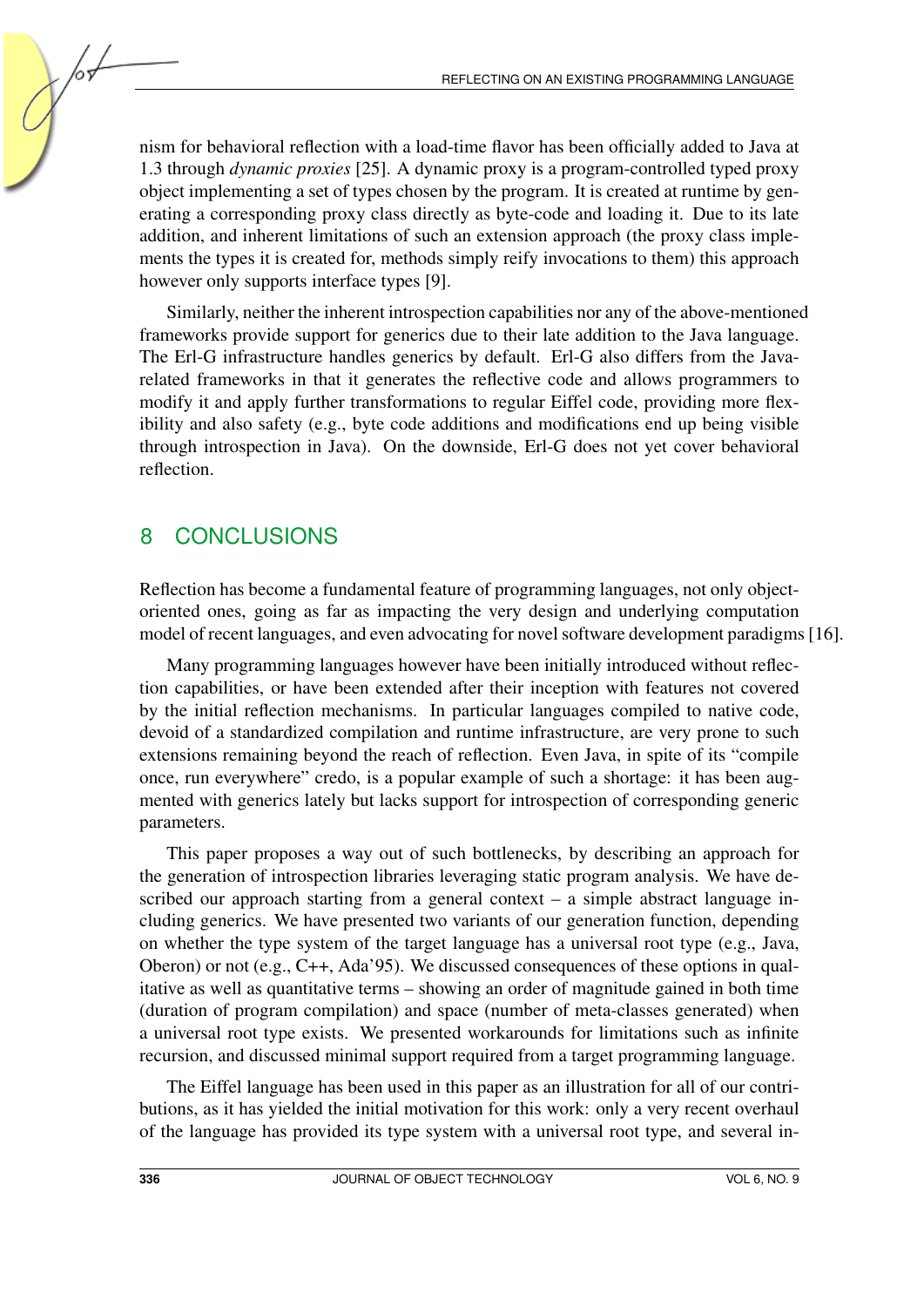dependent, highly evolved, compilers exist for it. We have illustrated the benefits of our approach in the Eiffel language for instance through AutoTest, an automatic program testing tool. We are currently in the process of validating our approach with other languages, and extending Erl-G with behavioral reflection.

#### **REFERENCES**

- <span id="page-18-9"></span>[1] ARNOLD, K., AND GOSLING, J. *The Java programming panguage*. The Java Series. Addison-Wesley, 1996.
- <span id="page-18-3"></span>[2] BEZAULT, E. *Gobo Eiffel tools library.* http://www.gobosoft.com/.
- <span id="page-18-6"></span>[3] BOBROW, D. G., DEMICHIEL, L. G., GABRIEL, R. P., KEENE, S. E., KICZALES, G., AND MOON, D. A. Common Lisp object system specification. *ACM SIGPLAN Notices 23*, SI (1988), 1–142.
- <span id="page-18-7"></span>[4] CHIBA, S. A metaobject protocol for C++. *ACM SIGPLAN Notices 30*, 10 (1995), 285–299.
- <span id="page-18-11"></span>[5] CHIBA, S. Load-time structural reflection in Java. In *Proceedings of ECOOP 2000* (2000), vol. 1850 of *LNCS*, pp. 313–336.
- <span id="page-18-4"></span>[6] CIUPA, I., AND LEITNER, A. Automatic testing based on design by contract. In *Proceedings of the Net.ObjectDays 2005* (2005), pp. 545–557.
- <span id="page-18-5"></span>[7] CIUPA, I., AND LEITNER, A. *AutoTest: a contract-based testing tool.* http://se.ethz.ch/people/leitner/auto\_test/, 2005.
- <span id="page-18-2"></span>[8] D. RIVIÈRES, J., AND SMITH, B. The implementation of procedurally reflective languages. In *LISP and Functional Programming* (1984), pp. 331–347.
- <span id="page-18-12"></span>[9] EUGSTER, P. Uniform proxies for Java. In *Proceedings of OOPSLA 2006* (2006), pp. 139–152.
- <span id="page-18-0"></span>[10] GOLDBERG, A., AND ROBSON, A. *Smalltalk-80: the language and its implementation*. Addison-Wesley, 1983.
- <span id="page-18-1"></span>[11] GOSLING, J., JOY, B., STEELE, G., AND BRACHA, G. *The Java language secification, Third Edition*. Addison-Wesley, 2005.
- <span id="page-18-8"></span>[12] GOWING, B., AND CAHILL, V. Meta-object protocols for C++: the Iguana approach. In *Proceedings of Reflection '96* (1996), pp. 137–152.
- <span id="page-18-10"></span>[13] HEJLSBERG, A., GOLDE, P., AND WILTAMUTH, S. *C# language specification.* Addison Wesley, 2003.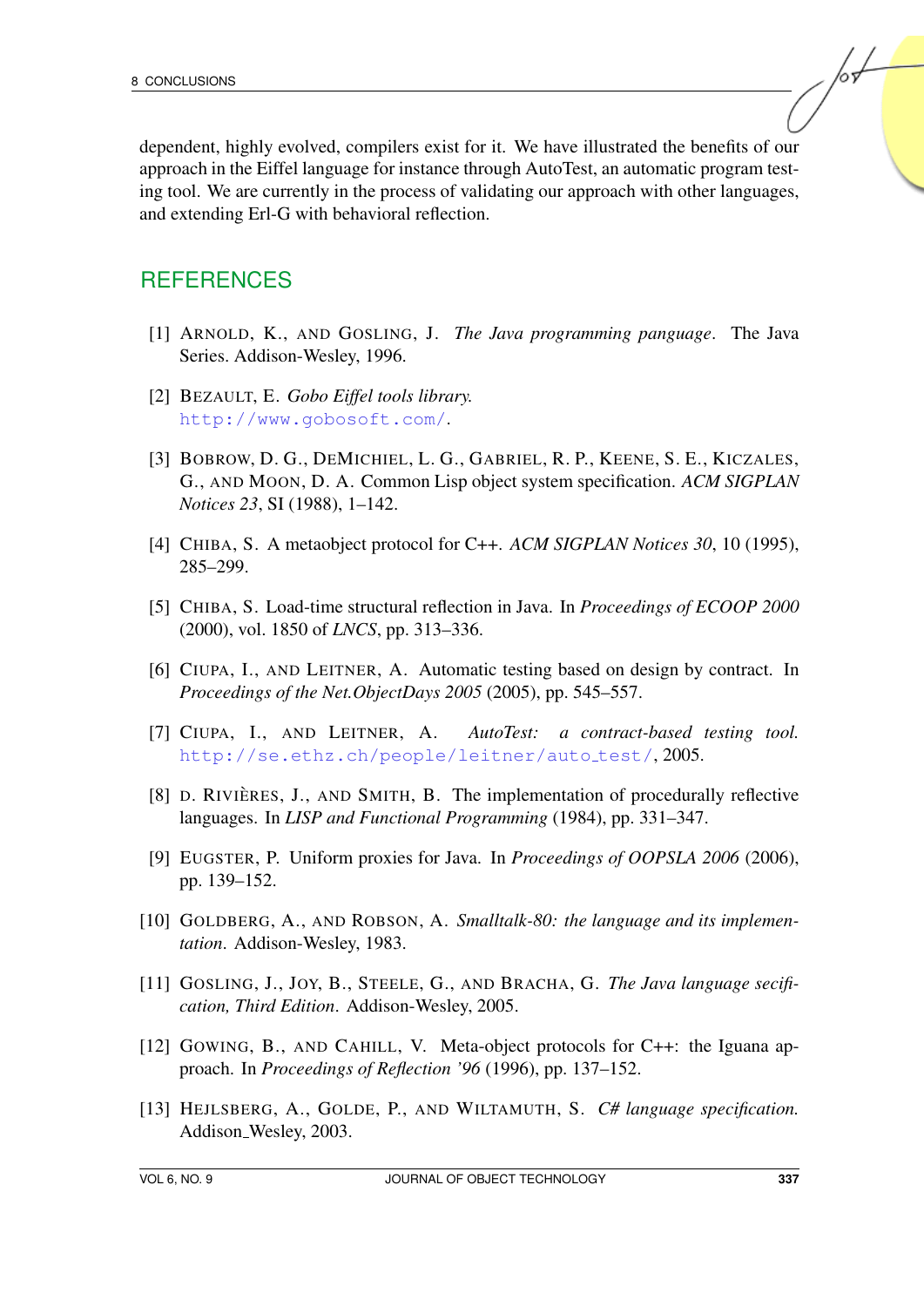- <span id="page-19-11"></span>[14] ISHIKAWA, Y., HORI, A., SATO, M., MATSUDA, M., NOLTE, J., TEZUKA, H., KONAKA, H., MAEDA, M., AND KUBOTA, K. Design and implementation of metalevel architecture in C++ – MPC++ approach –. In *Proceedings of Reflection'96* (1996), pp. 141–154.
- <span id="page-19-0"></span>[15] KICZALES, G., DES RIVIÈRES, J., AND BOBROW, D. *The Art of the metaobject protocol*. MIT Press, 1991.
- <span id="page-19-2"></span>[16] KICZALES, G., HILSDALE, E., HUGUNIN, J., KERSTEN, M., PALM, J., AND GRISWOLD, W. An overview of AspectJ. In *Proceedings of ECOOP 2001* (2001), pp. 327–353.
- <span id="page-19-3"></span>[17] LEITNER, A. *ERL-G: the Eiffel reflection library generator.* http://se.inf.ethz.ch/people/leitner/erlg/, 2005.
- <span id="page-19-7"></span>[18] LEITNER, A., EUGSTER, P., ORIOL, M., CIUPA, I. Reflecting on Eiffel. Technical report under submission
- <span id="page-19-6"></span>[19] MEYER, B. Applying design by contract. *IEEE Computer 25*, 10 (1992), 40–51.
- <span id="page-19-8"></span>[20] MEYER, B. *Eiffel: the language*. Object-Oriented Series. Prentice-Hall, 1992.
- <span id="page-19-4"></span>[21] MEYER, B. *Object-oriented software construction*, 2nd ed. Prentice-Hall, 1998.
- <span id="page-19-10"></span>[22] PRIES, J. Objective-c. *J. Object Oriented Program. 1*, 5 (1989), 77–80.
- <span id="page-19-5"></span>[23] RIVARD, F. Smalltalk: a reflective language. In *Proceedings of Reflection'96* (1996), pp. 21–38.
- <span id="page-19-9"></span>[24] STROUSTRUP, B. *The C++ programming language*. Addison-Wesley, 1986.
- <span id="page-19-1"></span>[25] SUN. *Dynamic proxy classes*, 1999.
- <span id="page-19-13"></span>[26] TANTER, É., BOURAQADI, N., AND NOYÉ, J. Reflex — towards an open reflective extension of Java. In *Proceedings of Reflection 2001* (2001), pp. 25–43.
- <span id="page-19-12"></span>[27] WELCH, I., AND STROUD, R. Kava-using byte code rewriting to add behavioural reflection to Java. In *Proceedings of COOTS'01* (2001), pp. 119–130.

## ABOUT THE AUTHORS

![](_page_19_Picture_16.jpeg)

Andreas Leitner is a PhD student and research assistant at the Chair of Software Engineering at the ETH Zurich, Switzerland. His research focus is on contract based testing and software engineering in general. He received his masters degree from Graz University of Technology, Austria, in January 2005. He can be reached at [andreas.leitner@inf.ethz.ch.](mailto:andreas.leitner@inf.ethz.ch)